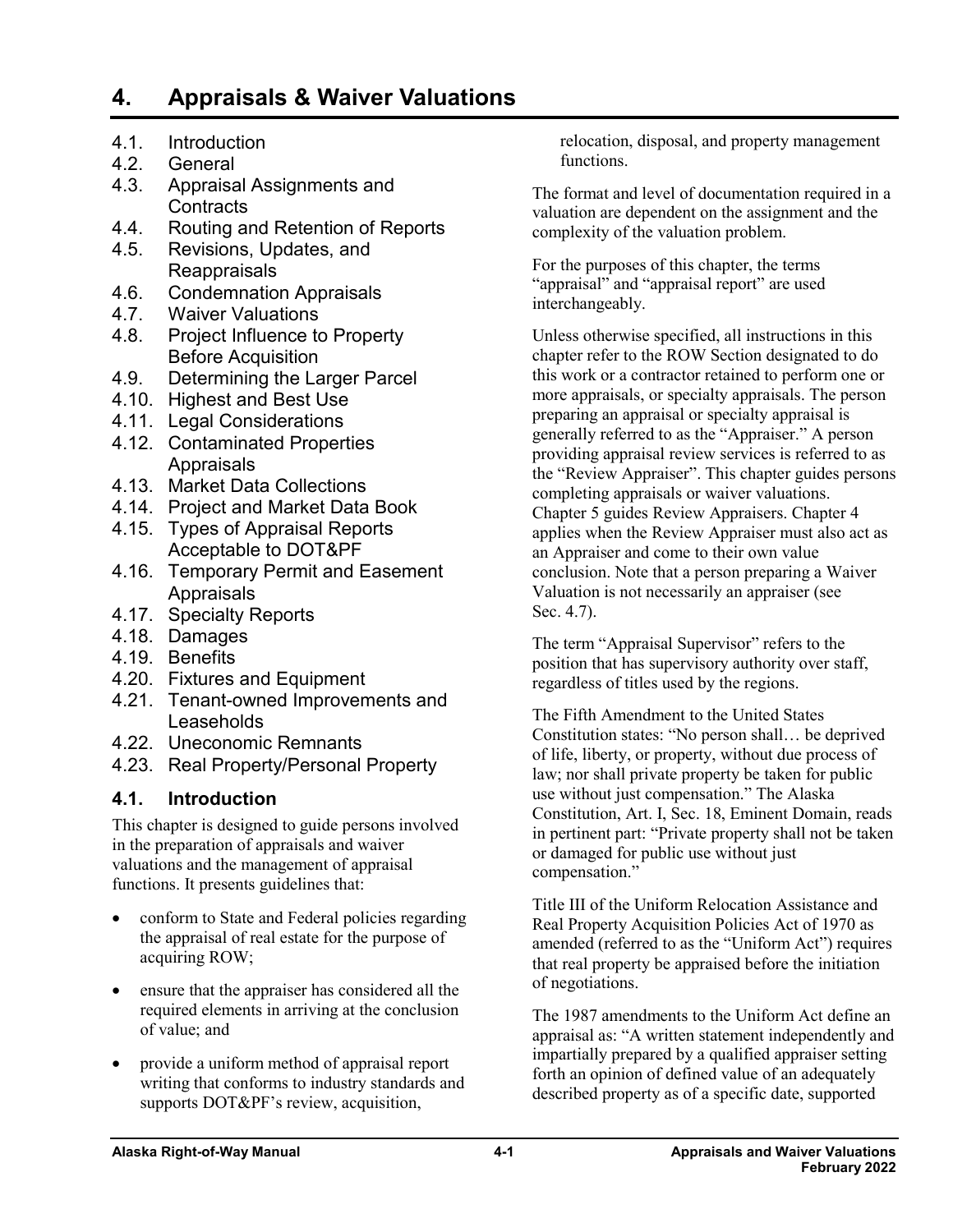by the presentation and analysis of relevant market information."

The State of Alaska, by adopting the Uniform Standards of Professional Appraisal Practice (USPAP), requires the appraiser to perform competently when completing the assignment. USPAP is the generally recognized ethical and performance standards for the appraisal profession in the United States. Adopted by Congress in 1989 and updated every two years, USPAP contains standards for all types of appraisal services including real estate, personal property, business, and mass appraisal. Compliance is required for State-licensed and State-certified appraisers involved in Federallyrelated real estate transactions. In lieu of appraisals waiver valuations may be permitted under certain circumstances (see Sec. 4.7).

For parcels that require an appraisal, the DOT&PF Review Appraiser must establish the recommendation of just compensation for the property in accordance with Chapter 5 of this manual. The Recommendation of Just Compensation may be no less than the approved appraisal of the property's market value.

# *4.1.1. Acceptable Appraisal*

The Appraisal Review staff (or authorized contractor) provides guidance on the acceptability of specific techniques or processes, policy, or technical guidance.

An acceptable appraisal will fulfill all the requirements of this chapter and the reports will contain enough factual support, documentation, and sound reasoning to make clear conclusions. An appraisal report that fulfills all requirements as to form may still be unacceptable due to substance (inadequate investigation or interpretation of market facts; improper application of appraisal techniques; analysis or conclusions based on misleading, inaccurate, or incomplete data, etc.).

For various reasons, DOT&PF may find more than one appraisal acceptable for a parcel, but there will be only one approved appraisal per parcel (Sec. 5.1).

All Appraisers must give the owner of the property or the owner's designated representative the opportunity to accompany the Appraiser during the property inspection. Appraisers are required to use the [Opportunity to Accompany the Appraiser](http://www.dot.state.ak.us/stwddes/dcsrow/assets/pdf/forms/25ar405.pdf) Form [25A-R405](http://www.dot.state.ak.us/stwddes/dcsrow/assets/pdf/forms/25ar405.pdf) or include equivalent information

in the report to document compliance. If unable to locate the owner, or if the owner refuses to sign the form acknowledging that they were given that opportunity, then the ROW Agent documents this and the documentation is placed in the appraisal report.

# *4.1.2. Forms*

DOT&PF forms are preferred and in some cases mandatory. If elective DOT&PF forms are not used, replacement forms must include all of the elements required by DOT&PF's forms.

# *4.1.3. Market Value*

Each Appraisal Report must state the type, source, and definition of value that it intends to establish.

For purposes of Federal law, wherever the term "market value" is used in this manual, it means "fair" market value." The Uniform Act and 49 [CFR](https://www.ecfr.gov/cgi-bin/text-idx?gp=&SID=b6b86018cc67117d7f1bd0f924444668&mc=true&tpl=/ecfrbrowse/Title49/49tab_02.tpl) refer to "fair market value", while the Appraisal Foundation refers to "market value".

The Alaska Supreme Court has defined fair market value as "the price in (terms of) money that the property could be sold for on the open market under fair conditions between an owner willing to sell and a purchaser willing to buy, with a reasonable time allowed to find a purchaser" [*State v. 7.026 Acres*, Sup. Ct. Op. No. 601, 466 P.2d 364, 365 (1970)]. The opinion further reads, in part: "The highest and most profitable use for which the property is adaptable is to be considered, to the extent that the prospect of demand for such use affects the market value while the property is privately held." Fair market value is normally based on a parcel's fee simple value.

Do not consider (or allow for) the involuntary nature of the taking, the lack of desire of the owner to part with the property, or inconvenience and possible hardship caused to the owner. The Appraiser should be concerned exclusively with estimating market value. DOT&PF has established administrative, relocation, and property management programs to assist with "making the owner whole" and these considerations must not enter into the valuation process.

# **4.2. General**

49 CFR [24.102\(](https://www.ecfr.gov/cgi-bin/text-idx?SID=b6b86018cc67117d7f1bd0f924444668&mc=true&node=se49.1.24_1102&rgn=div8)n)(2) provides that no person shall attempt to unduly influence or coerce an appraiser, Review Appraiser, or waiver valuation preparer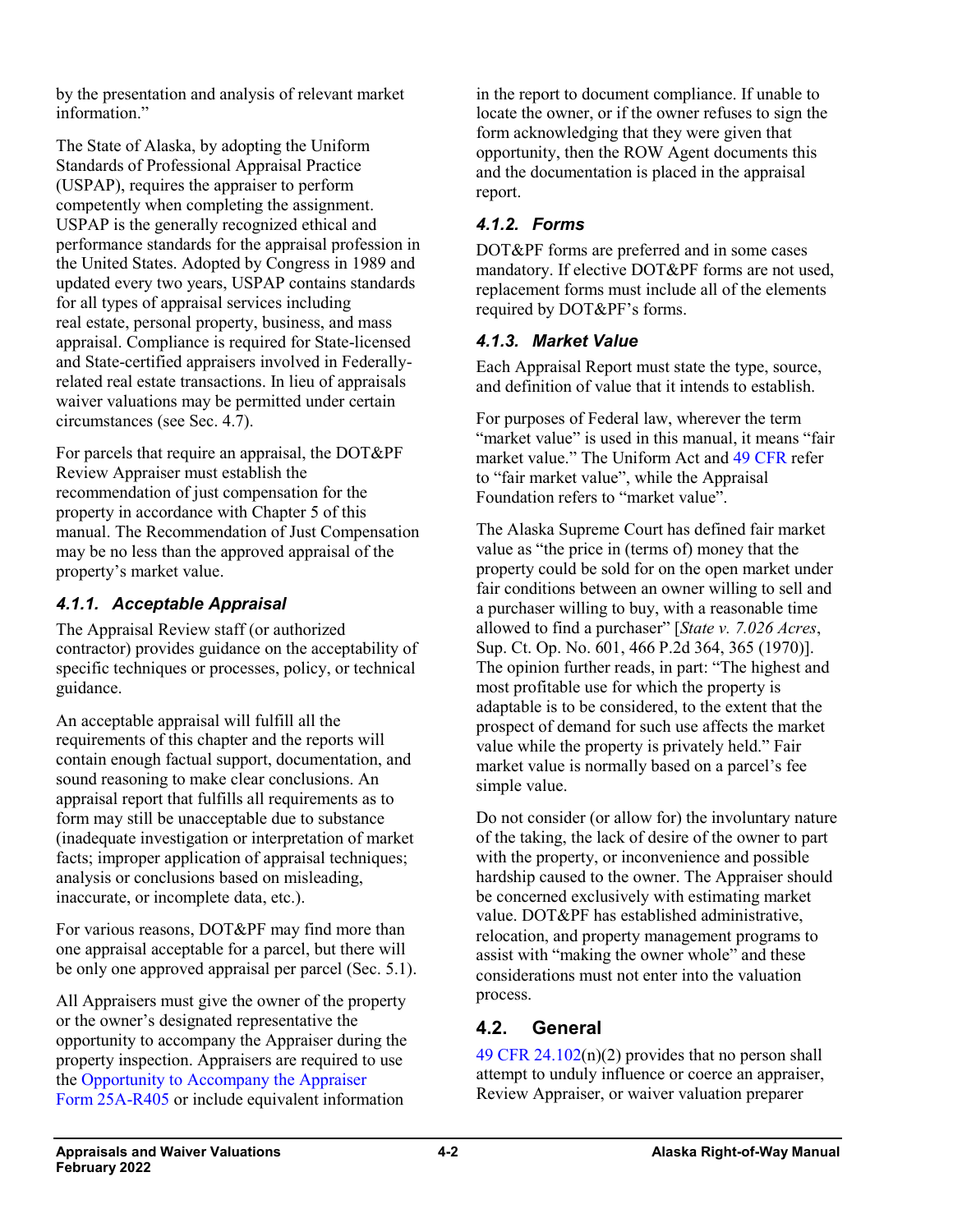regarding any valuation or other aspect of an appraisal, review or waiver valuation.

In accordance with  $\frac{49 \text{ CFR } 24.102(n)}{n}$ , no person shall attempt to unduly influence or coerce an Appraiser, Review Appraiser, or waiver valuation preparer regarding any valuation or other aspect of an appraisal, review or waiver valuation. Persons functioning as negotiators may not supervise or formally evaluate the performance of any Appraiser or Review Appraiser who is performing appraisal or appraisal review work. FHWA may waive this requirement if it determines the requirement would create a hardship for DOT&PF.

## *4.2.1. Number of Appraisals Required*

At least one appraisal is required for each parcel that will be acquired or damaged, except where a waiver valuation may be acceptable and prudent (see Sec. 4.7).

DOT&PF requires two appraisals when:

- the Appraiser or Review Appraiser reasonably expects the just compensation for an acquisition will exceed \$1,000,000; or
- where extensive damages or complex issues require a second opinion, particularly to bolster trust with the property owner or funding agency and mitigate risk.

When it is determined that a single appraisal is sufficiently reliable the Regional ROW Chief may, with concurrence from the Statewide ROW Chief or designee, waive the requirement for a second appraisal. The Regional Acquisition Supervisor or ROW Agent assigned to the project must present a written request, through the Regional ROW Chief or designee. The request must summarize the reasons a second appraisal is not necessary (such as vacant land without complex highest and best use issues, large acreage, small strip acquisitions, relatively simple analyses of parcels with a high-unit value, no apparent damages, etc.) and a statement that the agent does not reasonably expect that a second appraisal is necessary to maintain the credibility of the value estimate process and associated negotiations.

## **4.3. Appraisal Assignments and Contracts**

Appraisal reports shall be of sufficient detail, consistent with legal and professional requirements for format and documentation, to present a clear and accurate opinion of value.

For DOT&PF purposes, Appraisers (including Review Appraisers) and estimators are divided into three classifications: staff, fee (contract), and specialty.

#### *4.3.1. Fee or Specialty Appraisal Contracts*

DOT&PF may enter into a Professional Service Agreement (contract) with a certified Appraiser or Review Appraiser licensed by the State of Alaska  $[49 \text{ CFR } 24.103(d)]$  $[49 \text{ CFR } 24.103(d)]$ , professional estimator, or specialty appraiser for any of the following reasons:

- there are insufficient staff to perform the work within a reasonable time;
- the complexity or unusual nature of the assignment requires a specialized or experienced person; or
- the appropriate ROW Chief determines that DOT&PF's interests will be better served through employment of a contractor.

An Appraiser may not have any direct, indirect, present, or prospective interest in the property to be valued and is required to so certify when he/she signs the Certificate of Appraiser (Sec. 4.15.3).

The ROW Agent assigned to the project must handle contracts for professional services in accordance with the State Procurement Code and the [Professional Services Agreements Manual.](http://dot.alaska.gov/procurement/prosvcs/psamanuals.shtml)

Compensation (fees) for appraisals must be on a parcel-by-parcel basis in the contract, rather than on a lump-sum or other basis. Other valuation, consultation, or appraisal review services may be contracted on an hourly basis as appropriate.

### **Contract Extensions**

A contract Appraiser or Review Appraiser must submit any request for extension of the assignment due date to the ROW Agent, listing the reasons for the delay (design changes, change in appraisal scope, delay in response from the property owner,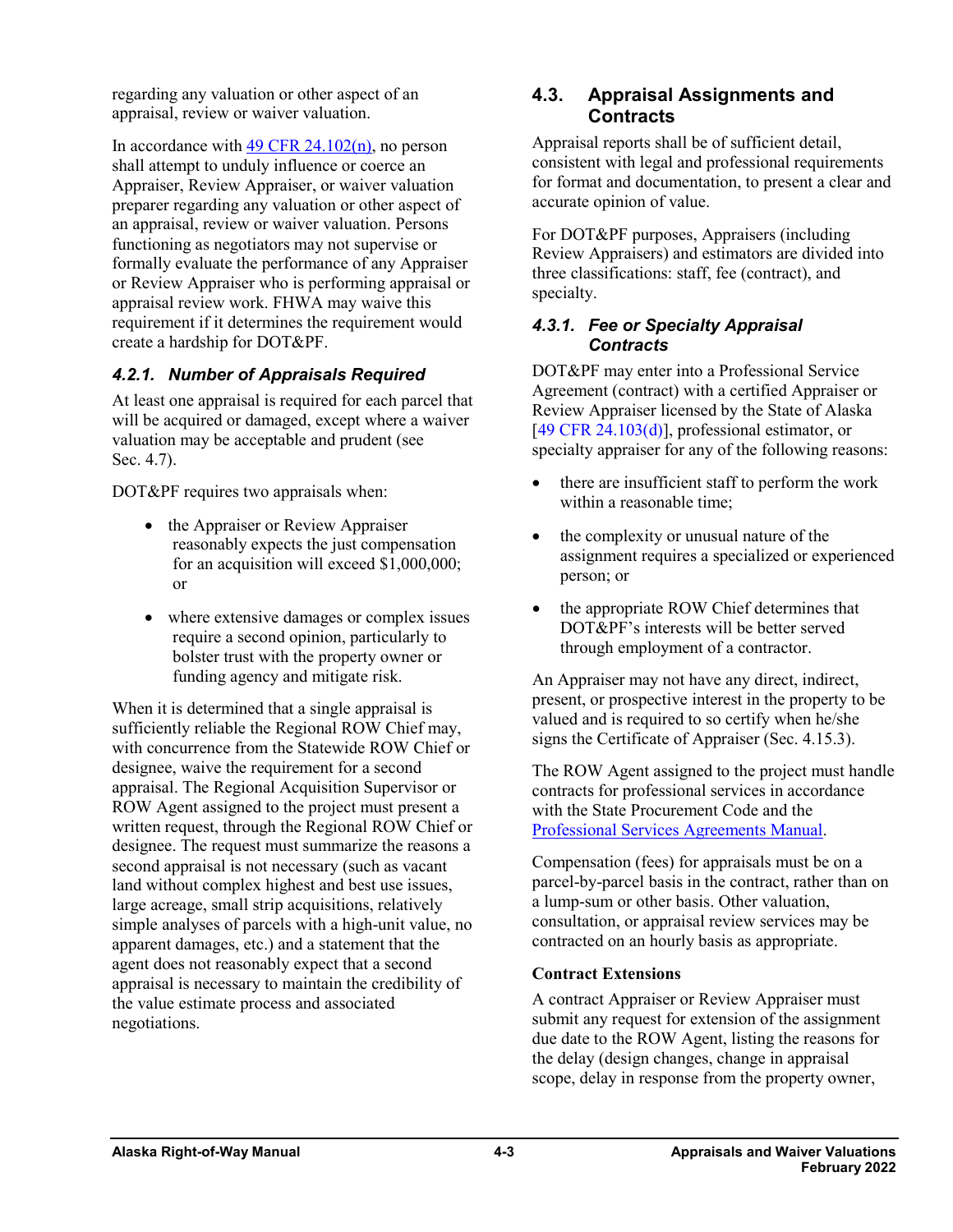etc.). The ROW Agent must provide all approvals in writing.

#### *4.3.2. Information Provided to the Appraiser*

The ROW Agent must provide the following information to the Appraiser (whether staff or fee):

- project and parcel numbers;
- appraisal (valuation) problem and recommended format (Appraisal Report or Restricted Appraisal Report);
- special appraisal instructions (proposed easement information, legal instructions, etc.);
- due date;
- pertinent information available to the department, such as current ROW plans, parcel plats, title report, design plans, profiles and cross sections, etc.; and
- specialist reports, estimates, and legal opinions.

The ROW Chief (or designee) must provide a copy of the appraisal report and the appraisal contract to the Review Appraiser.

## *4.3.3. Intended Users' Pre-Appraisal Field Inspection*

As soon as the assignment is made the Appraiser and Review Appraiser should conduct a pre-appraisal field inspection of the project and discuss any potential problems and their effect on the appraisal or appraisal review scope. This is also a good time to note whether or not there may be significant value estimated in sand, gravel, minerals, timber, or other such resources that should be considered in the appraisal and possibly delineated in the appraisal scope.

# **4.4. Routing and Retention of Reports**

The Appraiser sends the original appraisal report directly to the Statewide Right-of-Way Chief or designee. The ROW Agent may request a copy of the appraisal report for informational purposes but to avoid confusion if the Review Appraiser has any revisions, these copies must be destroyed when the approved original is received. For airport projects, a copy may need to be sent to FAA after appraisal review is approved (See Sec. 10.3). The ROW Agent retains a copy. Appraisers, Review Appraisers, contractors, and other consultants are responsible for

maintaining and securing their own confidential, identical copy of the report and work file to comply with USPAP or other professional requirements. Appraisal reports are subject to a review for contract compliance and general content and a formal appraisal review by an authorized Review Appraiser. The Appraiser and the Review Appraiser must directly respond to all requests for explanations, corrections, additional support, documentation, and revisions in a timely and complete manner. Failure to respond may result in cancelation of the contract without payment and ineligibility for future assignments. Waiver valuations, when completed as intended, are not subject to formal review. However, when a waiver valuation is actually an appraisal performed by a certified or licensed contract appraiser, that appraisal is subjected to a formal review.

When a report is approved, the Review Appraiser directs the Appraiser to submit clean (i.e. all corrections made) copies for final review (the number will depend on the assignment or contract). Submissions must not be stamped "Draft" or be otherwise incomplete. The Review Appraiser must then forward each appraisal report to the region with a [Review Appraiser's Recommendation of Just](http://www.dot.state.ak.us/stwddes/dcsrow/assets/pdf/forms/25ar505.pdf)  [Compensation Form](http://www.dot.state.ak.us/stwddes/dcsrow/assets/pdf/forms/25ar505.pdf) (25A-R505) and a Recommendation for Payment of Appraisal Services.

The Review Appraiser must retain the original appraisal report, appraisal review report, and related work file in headquarters until project certification or final judgment (if condemned), and then may dispose of it. Retention schedules must comply with 23 CFR [710.201\(](https://www.ecfr.gov/cgi-bin/text-idx?SID=132a87db643dd945cb90387028e2f748&mc=true&node=se23.1.710_1201&rgn=div8)e) and USPAP.

# **4.5. Revisions, Updates, and Reappraisals**

All changes, including minor corrections (such as spelling errors, etc.) shall be communicated to the Appraiser only through the Review Appraiser, who will evaluate timely requests and consider incorporating them into the Appraiser's required revisions. This section of the Right-of-Way Manual addresses substantive changes as the focus of the appraisal review function.

A revised appraisal report or revised appraisal review report nullifies the original report and all prior revisions. Revisions to a report are made by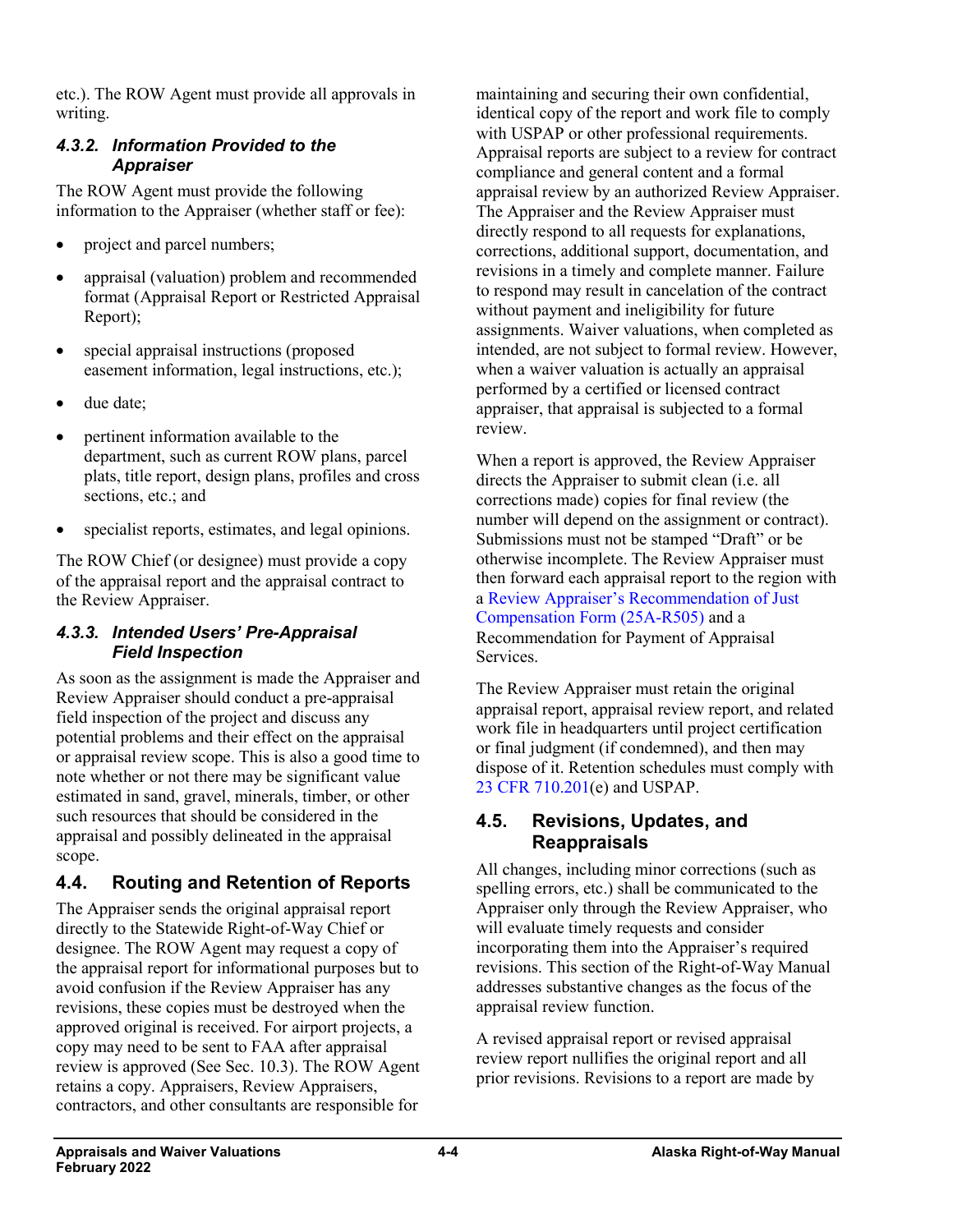inserting corrected pages or supplemental sheets in the original report.

# *4.5.1. Request for Revisions or Updates*

The Review Appraiser or the appropriate ROW Chief may request an appraisal revision or update. The request, along with the due dates, should be in writing. A revision or update would be appropriate if:

- acquisition has been delayed and the valuation does not reflect current just compensation:
- Department of Law requests that the value be updated to the date of taking in a condemnation action;
- a design or ROW plan change occurs that may affect value; or
- new information is discovered that may change an existing valuation.

# *4.5.2. Procedure*

When asked to update or revise a report, the Appraiser takes the following actions:

- contact the Appraisal Supervisor for any necessary modification to the contract or assignment; the Appraisal Supervisor must coordinate this action with the Review Appraiser (and the Department of Law, if necessary), through the appropriate ROW Chief;
- gather current information concerning ROW plans, construction features, title information, appraisal premise, pertinent legal opinions, and recommendations from the Review Appraiser;
- reexamine the market for any sales, rents, leases, costs, or other information that may be pertinent to the appraisal (valuation) problem; and
- reexamine the parcel being appraised for any changes (physical conditions, ownership, property rights, damages, etc.) and contact the owner, if necessary.

Prepare a package that contains a reason for the revision in a revised Purpose of Appraisal, any new information and analysis, and a new Certificate of Appraiser (Sec. 4.15.3).

# *4.5.3. Identification of Revisions*

Make any revisions by correcting existing pages or supplementing the report with additional pages. You may use any sheets of the previous appraisal that remain pertinent to the appraisal. The Review Appraiser must mark replaced pages as VOID and fasten them to the back of the original appraisal report. Clean copies of the appraisals may not contain any void sheets or errors noted during the review.

# *4.5.4. Delivery of Revisions*

The Appraiser delivers the revised appraisal report or supplemental pages to the Review Appraiser. When notified by the Review Appraiser that an appraisal is approved, the Appraiser submits the required number of clean copies of each report to the Review Appraiser for a final review and transmittal to the Region or designee as specified in their contract.

The Review Appraiser delivers the revised appraisal report and Recommendation of Just Compensation to the appropriate Right-of-Way Chief or designee as assigned.

## *4.5.5. Updates with No Change in Value*

If the market indicates that no change is evident, inform the Review Appraiser of these findings by letter and include a revised Certificate of Appraiser (see Sec. 4.15.3) for each parcel. The date of the new certificate then becomes the date of valuation, unless otherwise stated.

#### *4.5.6. Request for New Appraisals or Appraisal Reviews*

The Review Appraiser or the appropriate ROW Chief should request a new appraisal or appraisal review when one or more of the following occurs:

- revised ROW plans nullify the previously reported value;
- legal advice from the Department of Law nullifies previous instructions;
- an appraisal (valuation) problem changes;
- additional appraisal requirements become apparent; or
- contract specifications, appraisal guidelines, or appraisal review guidelines have not been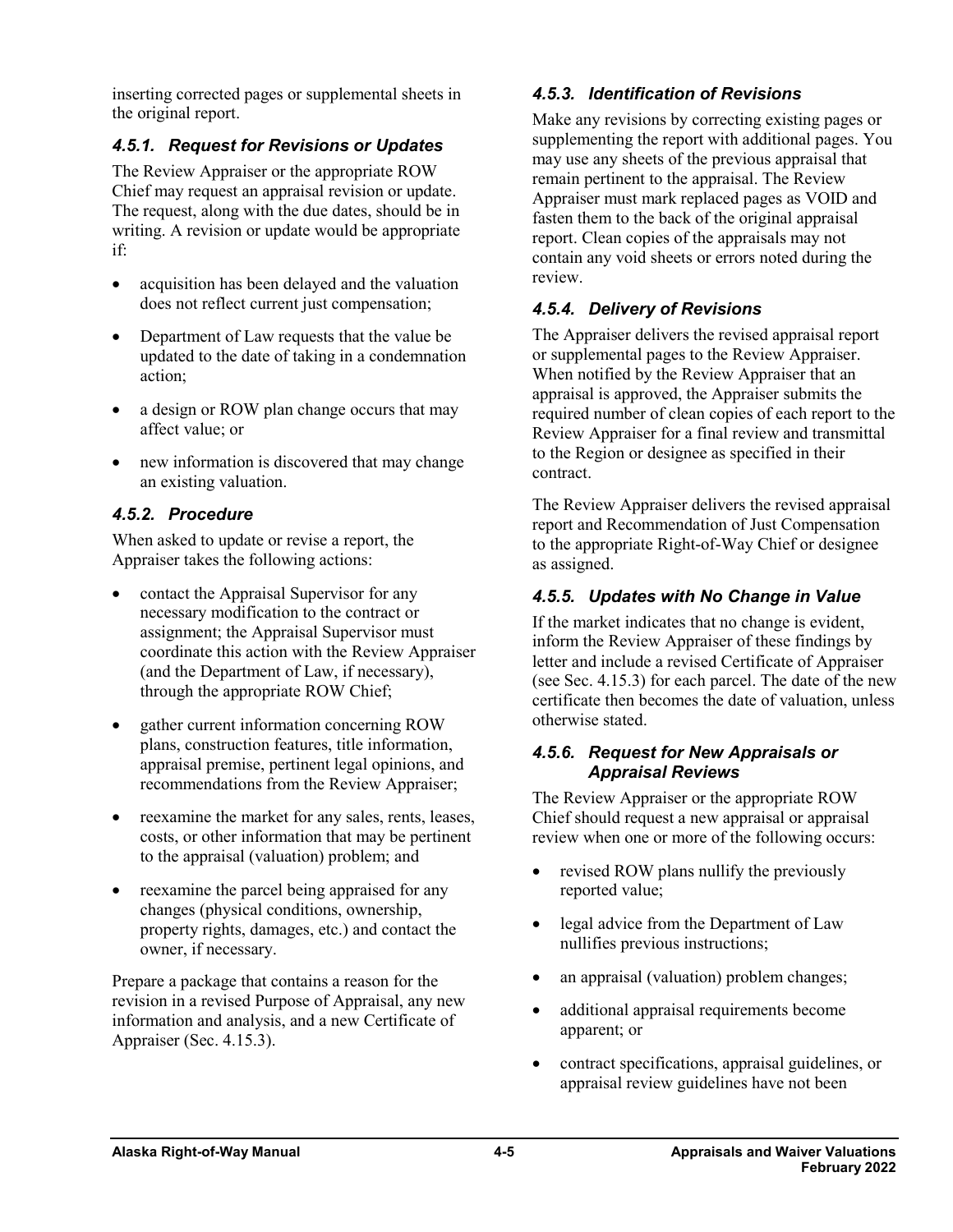satisfied and attempts to remedy the situation have been unsuccessful.

Mark the cover sheet and Summary Sheet of any revised report **"VOID**--See Revision Dated…"

Completely new reports do not require the "Revised" notation.

# *4.5.7. Minor Change or Addition*

When the Regional ROW Agent notifies the Review Appraiser and Appraiser of a simple addition or reduction to the acquisition area that does not warrant an appraisal update, the ROW Agent engages the Appraiser to complete a recalculation. This minor revision is only permitted when the situation meets all of the following criteria:

- the change would not affect highest and best use or larger parcel and no new analysis is required;
- there are no apparent changes to damages or benefits;
- there has not been a change in market conditions that affect unit value; and
- the revision would not undermine the credibility or reliability of the appraisal.

The Appraiser follows the procedures in Sec. 4.5.2 and submits to the Review Appraiser a[n Adjustment](https://dot.alaska.gov/stwddes/dcsrow/assets/pdf/forms/25a_r415.pdf)  [to an Approved Appraisal for Minor Change or](https://dot.alaska.gov/stwddes/dcsrow/assets/pdf/forms/25a_r415.pdf)  [Addition \(Form](https://dot.alaska.gov/stwddes/dcsrow/assets/pdf/forms/25a_r415.pdf) 25A-R415) formerly "Pink Sheet" and a new Certificate of Appraiser (see Sec. 4.15.3). The Review Appraiser reviews the information, signs the form, and transmits it to the appropriate ROW Chief with a revised [Review Appraiser's](http://www.dot.state.ak.us/stwddes/dcsrow/assets/pdf/forms/25ar505.pdf)  [Recommendation of Just Compensation](http://www.dot.state.ak.us/stwddes/dcsrow/assets/pdf/forms/25ar505.pdf) Form (25A-[R505\).](http://www.dot.state.ak.us/stwddes/dcsrow/assets/pdf/forms/25ar505.pdf)

If the original Appraiser determines that the situation does not qualify for a Pink Sheet or a new appraisal or appraisal update is necessary, the Appraiser shall advise the ROW Agent and Review Appraiser in writing and request further written instructions.

# **4.6. Condemnation Appraisals**

As soon as the DOT&PF's attorney determines it is necessary, the Appraiser is directed to submit an updated condemnation appraisal to the Review Appraiser. This document is protected by the attorney-client privilege.

The Appraiser must personally reconfirm *all* market data once the appraisal report is in litigation. The Department of Law may request further updates or revisions through the Region (See Ch. 8).

To facilitate timely review of condemnation appraisals, the Appraisal Supervisor should routinely inform the Review Appraiser and Statewide Rightof-Way Chief or designee of masters' hearings, trials, and settlements.

Unless otherwise instructed by the Department of Law, mark any comments and recommendations concerning the appraisal **CONFIDENTIAL ATTORNEY-CLIENT INFORMATION** and direct them to DOT&PF's attorney.

The Department of Law requests that all confidential condemnation correspondence be maintained next to the parcel file in a separate, red, condemnation file folder.

The Review Appraiser transmits the appraisal and any needed revisions to the Department of Law. The Review Appraiser recommends final payment of the Appraisers' fees when the report meets DOT&PF standards.

# **4.7. Waiver Valuations**

Waiver valuations are a tool available to DOT&PF under certain circumstances. Subject to further guidelines and limitations:

- FAA has waived the requirement for an appraisal of an airport parcel with an estimated value of \$10,000 or less;
- FHWA has waived the requirement for an appraisal of a highway parcel with an estimated value of \$25,000 or less;
- FHWA has waived the requirement for an appraisal of a donated highway parcel unless the owner requests an appraisal; or
- DOT&PF has waived the requirement for an appraisal of a parcel for a State-funded project (Sec. 2.1.1) with an estimated value of \$50,000 or less.

Further guidelines and limitations include:

• The property owner must be offered the option of having an appraisal made on any parcel exceeding \$10,000 in value for a parcel in a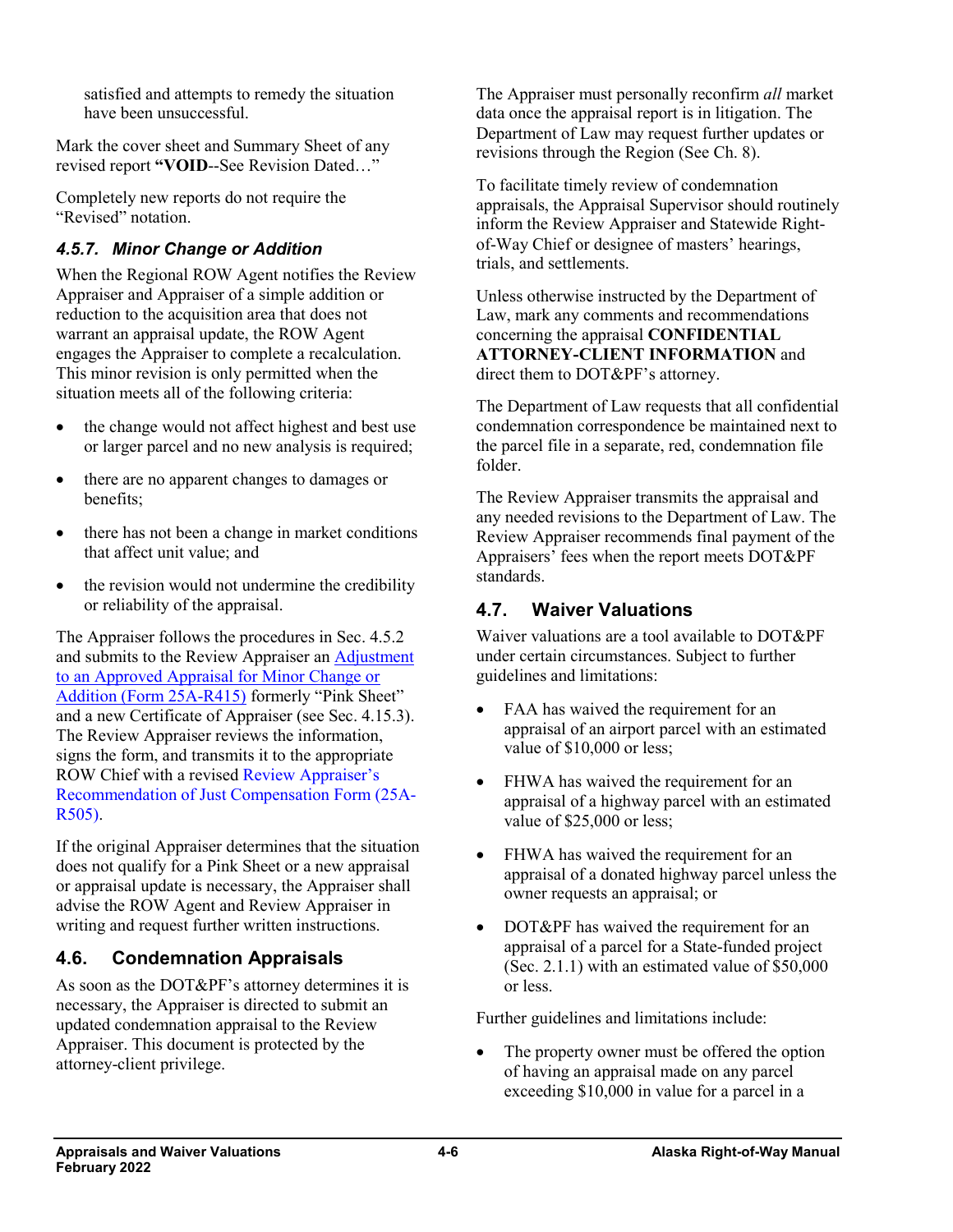Federal-aid project. When determining whether or not this requirement must be met for a particular parcel, the ROW Agent should consider whether or not the project could be Federally funded in the future.

- The Regional ROW Chief must establish just compensation for the property from the estimate generated from the waiver valuation, which is stated on the [Value Estimate Form](http://www.dot.state.ak.us/stwddes/dcsrow/assets/pdf/forms/25ar420.pdf) 25A-R420 in accordance with this chapter.
- The Waiver Valuation is completed by a qualified State employee, contractor, or subcontractor who is not a certified or licensed Appraiser or otherwise required to comply with USPAP or other similar professional practices that consider a waiver valuation as an appraisal.

Although a waiver valuation is not intended to be an appraisal, it retains many of the elements of an appraisal, including the use of comparable sales data, and may meet the Appraisal Foundation's definition of an appraisal under USPAP. Because waiver valuations are used in lieu of appraisals and are prepared in a similar (though significantly abbreviated) manner, they are discussed in this chapter.

Waiver valuations are not intended to be appraisals and do not require a Certificate of Appraiser (see Sec.4.15.3). However, signing the Waiver Valuation form is a certification that the person who estimated the parcel's value and the Regional ROW Chief who approved the valuation have no direct, indirect, present, or prospective interest in the property.

These abbreviated processes are intended to be simple, quick, and low cost, freeing up Appraisers to concentrate on more complex analyses. While DOT&PF does not intend to require an Appraiser complete waiver valuations, the person must have sufficient understanding of the local real estate market to be qualified to make the value estimate. A qualified contractor (or subcontractor) may be used if DOT&PF ROW Agents are unavailable. Certain contractors completing a waiver valuation may end up providing an appraisal (and charging the related fee for this additional service) because of their requirement to comply with USPAP. In the case of a contractor (or subcontractor) that must comply with USPAP, the resulting product is considered an appraisal and not a Waiver Valuation and it must be reviewed as an appraisal.

When completing a Waiver Valuation the preparer shall use the [Value Estimate Form](http://www.dot.state.ak.us/stwddes/dcsrow/assets/pdf/forms/25ar420.pdf) 25A-R420 or an equivalent format that includes the form's information to value simple acquisitions under the permitted value limits. A waiver valuation includes:

- a description of the land to be acquired;
- nominal improvement values, the contributory values of which can be readily supported by estimates of depreciated replacement cost; each improvement to be acquired must be listed for property management purposes; and
- minimal costs to cure, supported by reference to research or documented discussions with professional estimators.

A waiver valuation shall not be used if any of the following conditions exist:

- highest and best use changes as a result of the acquisition, or the highest and best use is questionable;
- damages exist that cannot be mitigated by a minimal cost to cure (a construction cost to correct the damage caused by the partial acquisition);
- land values are not easily identified (e.g. requiring adjustments or not comparable);
- valuation issues exist that are complex or not uncomplicated; or
- the preparer is required to comply with USPAP or other applicable practices (as in the case of a certified or licensed Appraiser or affiliate or member of a professional organization whose definitions consider waiver valuation as an appraisal).

### *4.7.1. Procedures*

- 1. If appropriate and practical, inspect and photograph the area to be acquired. If the estimated value is under \$10,000 owner contact for the inspection may not be required but may be advisable.
- 2. Complete each item on the required form (or an equivalent document providing the same information).
- 3. Obtain information from evaluations of similar properties, sale and comparable files,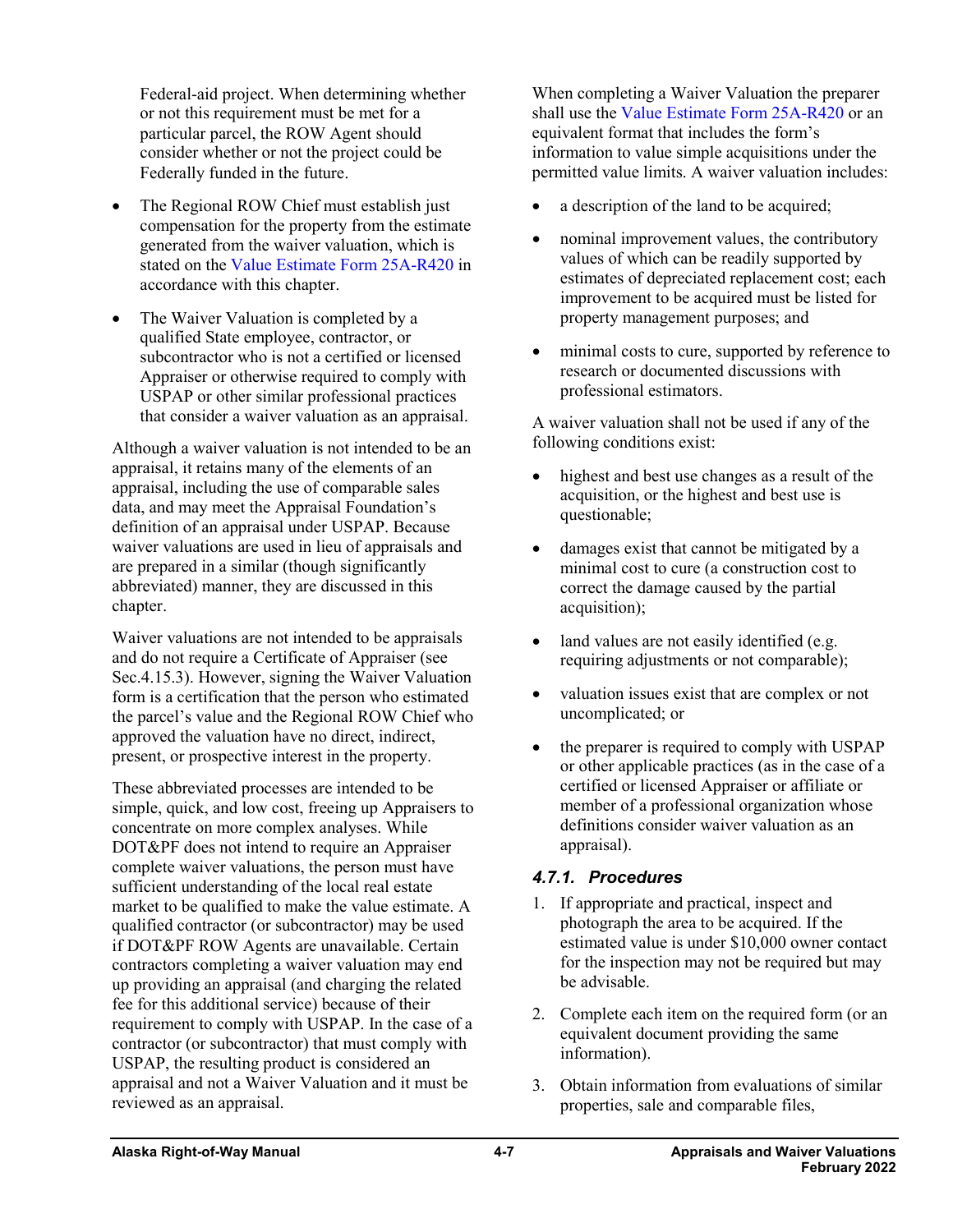Appraisers, current listings, and other informed real estate professionals to establish a unit value that adequately reflects the current market. Note: assessed value may or may not be a valid indicator and caution should be exercised if using this as the sole basis for value.

- 4. State the source of the unit value selected. Comparable data sheets, sales location maps, or tabulated sales should not be included in the report. Include the referenced source value for support.
- 5. Briefly explain:
	- a. necessity of any costs to cure (Sec. 4.18.2) and name their source;
	- b. depreciated value (and the source) of any improvements to be acquired; and
	- c. any specific contingent or limiting conditions, or any special circumstances relating to the parcel.
- 6. If damages or complex issues exist or if the value is likely to exceed the permitted limits, reassign the work as an appraisal.
- 7. Show all calculations, add any cost-to-cure items, and state the estimated value of the acquisition and the date of the estimate. The date of the estimate must be current.
- 8. Sign and submit the complete waiver valuation to the appropriate ROW Chief for review and approval. Approval by the ROW Chief constitutes the DOT&PF Recommendation of Just Compensation.

# *4.7.2. Updates or Revisions*

For updates and revisions:

- complete and sign a new Value Estimate Form [25A-R420;](http://www.dot.state.ak.us/stwddes/dcsrow/assets/pdf/forms/25ar420.pdf)
- attach any new plats or photographs that show the changes; and
- submit the package to the appropriate ROW Chief for approval.

# **4.8. Project Influence to Property Before Acquisition**

In a valuation, the consideration of any decrease or increase in the before value of a property attributable to the pending project is generally prohibited  $(AS\,34.60.120).$  $(AS\,34.60.120).$  $(AS\,34.60.120).$ 

# **4.9. Determining the Larger Parcel**

*The Dictionary of Real Estate Appraisal* (published by the Appraisal Institute) defines a larger parcel. The Appraiser is responsible for determining the larger parcel. The Appraiser should support a larger parcel decision using the principles of substitution, demand, and applied economics.

# **4.10. Highest and Best Use**

The Appraiser must identify the highest and best use for which the property may be privately held, to the extent that the demand for that use affects market value.

Demonstrate highest and best use in the report, showing that the use meets the following criteria:

- physically possible;
- legally permissible;
- financially feasible; and
- maximally productive.

Estimate the value of the subject's land as though vacant, unless the land is improved with legally nonconforming improvements. Consider the highest and best use of the land as though vacant in relation to its existing use, as well as all potential uses.

# **4.11. Legal Considerations**

The Appraiser must exercise care to see that all legal issues are clearly defined and resolved through early coordination with the Department of Law. Obtain legal opinions or advice early in the process. Document in the report any legal opinions or advice involved in the valuation process. Provide copies of pertinent legal opinions to the Review Appraiser for distribution and coordination.

# **4.12. Contaminated Properties Appraisals**

The Appraiser must not simply value the property impacted by a hazardous substance by deducting the typical remediation cost, or discovery cost, from the total value, as if "clean". Consider the possibility of other changes affecting value, such as a change in highest and best use, marketability, and stigma. See also Sec. 7.22 dealing with moving of hazardous materials.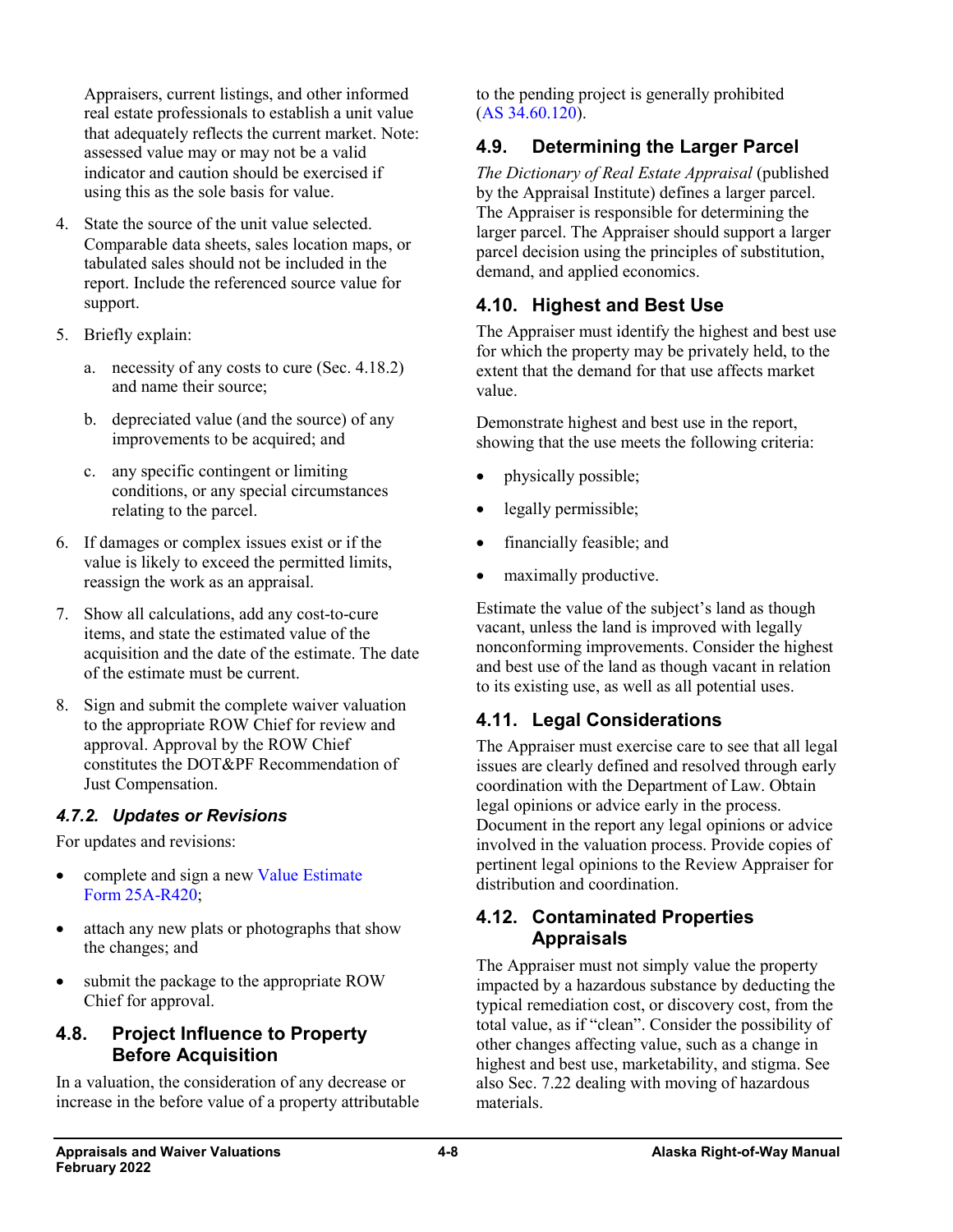# **4.13. Market Data Collections**

Valuations must contain accurate, current comparable sales information. Data must be of sufficient quality and quantity to demonstrate that all conclusions are representative of the current market. Data must provide a sound basis for valuation of both the before and, in the case of a partial acquisition, the after-acquisition condition of the parcel.

Three comparable sales are generally considered the minimum acceptable market support for simple valuations; more are recommended when available, especially for complex appraisal (valuation) problems.

Improvements are valued as they contribute to the overall property value. If depreciated replacement costs are presented as a measure of value, include a demonstration showing that the market responds in that manner. The standard of valuation is the market value of the *entire* property. Simply totaling the independent money values of a property's separate parts is unacceptable.

The appraisal must contain an analysis of all recent sales of similar properties in the subject neighborhood. The Appraiser must discuss and analyze the existing supply of available similar properties. Discuss the sales history of pertinent comparables: time on the market, changes in the advertised price, repeated sales, or sales that fell through.

If a timely field inspection is not possible, the Appraiser must include additional documentation to demonstrate familiarity with the comparables (dates of previous inspections). Inspect the comparables at the earliest opportunity. Under extreme or unusual circumstances, the appropriate ROW Chief may grant a waiver of inspections of comparables. A waiver request must be in writing to the appropriate ROW Chief and must be fully explained or supported.

# *4.13.1. Value Indicators*

Include the following indicators of value in the body of the report *for the purpose of illustrating trends or extremes* (do not use them as the *sole* basis for value):

- listings;
- earnest money or other recent sale agreements;
- offers to purchase;
- lease or purchase options;
- sales to or from agencies with the power of eminent domain;
- estate sales and transactions between relatives or other influenced parties;
- trades and/or exchanges;
- transactions with generous financing terms;
- foreclosure sales;
- transactions made under duress;
- unconfirmed transactions;
- bankruptcy estate sales; and
- auctions.

Any deviation from the foregoing is unacceptable unless approved by the Review Appraiser. Sufficient market data are not always available to evaluate all properties. When market data are limited or weak in comparability demonstrate and document a legitimate, concerted effort to obtain other types of supporting data.

# *4.13.2. Confirmation of Sales*

The Appraiser is expected to personally confirm and inspect all market data. Exceptions must be supported by an explanation of the quality of the data (who collected it, independent verifications of the data, and the reliability of photos). All comparables used in the report must be personally verified if the case goes to court. DOT&PF considers comparables to be most reliable when the Appraiser verifies the facts with both buyers and sellers. If a sale cannot be confirmed by personal interview with the buyer and the seller, verify the data with other sources of reliable information and state the conditions of verification in the report. Discuss any special considerations motivating either the buyer or seller.

# *4.13.3. Date of Sale*

Use the date of the meeting of the minds or earnest money agreement date as the date of sale, if possible.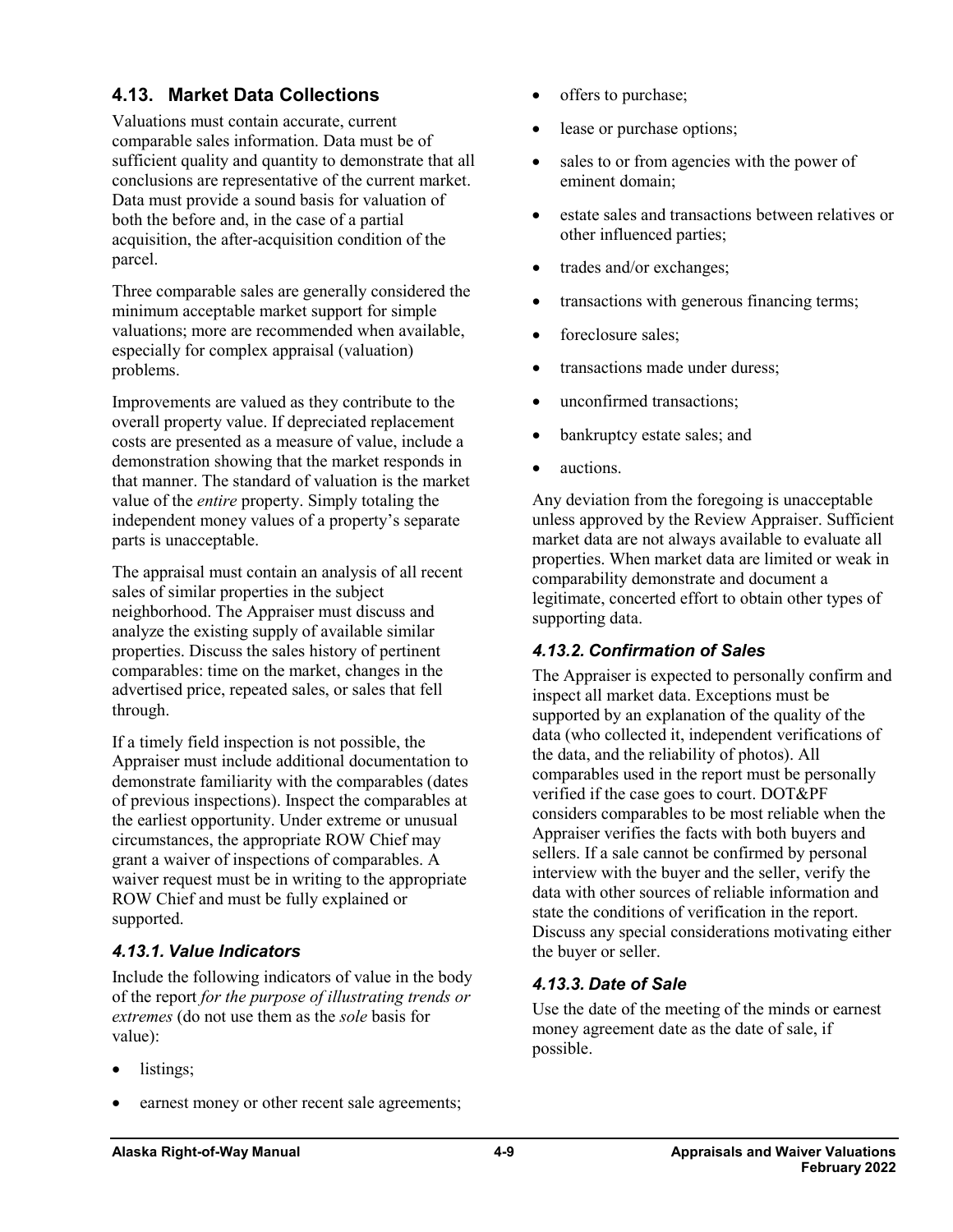# *4.13.4. Use of Data Compiled by Others*

DOT&PF may share market data on file (with analysis removed) with no obligation on the part of DOT&PF for its accuracy or relevance. Any Appraiser who uses data obtained through DOT&PF work must verify, inspect, and further independently research the data. Appraised values, values from a Recommendation of Just Compensation, administrative settlements, waiver valuations, or other compensation or valuations or value analysis are not to be disclosed to third parties.

### *4.13.5. Comparable Sales Data*

For each market indicator referenced in the report include one [Comparable Sales Data](http://www.dot.state.ak.us/stwddes/dcsrow/assets/pdf/forms/25ar425.pdf) Form [25A-R425\)](http://www.dot.state.ak.us/stwddes/dcsrow/assets/pdf/forms/25ar425.pdf) (or equivalent documentation), which must include all the information on the approved form. Descriptions must be clear enough to locate the comparable in the field.

Estimate the land and improvement allocation on each improved property. Provide the basis for the allocation (supporting data, reasoning, and correlation). A statement that the purchaser or seller allocated the values, or that the allocation came from another appraisal, is unacceptable without further support.

Include recent photographs of each comparable property to provide the reader with a clear view of the property. Use a [Photographic Sheet](http://www.dot.state.ak.us/stwddes/dcsrow/assets/pdf/forms/25ar430.pdf)  Form [25A-R430](http://www.dot.state.ak.us/stwddes/dcsrow/assets/pdf/forms/25ar430.pdf) or equivalent.

Include a [Summary of Comparable Sales](http://www.dot.state.ak.us/stwddes/dcsrow/assets/pdf/forms/25ar435.pdf)  Form [25A-R435.](http://www.dot.state.ak.us/stwddes/dcsrow/assets/pdf/forms/25ar435.pdf)

Include a Sale Map (or maps) that show the location of the subject and (by comparable number) the location of each property involved in the referenced market transaction. The map must also show a north arrow and be clear enough to follow in the field.

#### *4.13.6. Adjustments to Comparable Sales Data*

Make adjustments to comparable sales data when there is a *measurable* market reaction to a specific item. Support and document each adjustment and consistently express them in either percentage or dollar amounts. When there are a great number of adjustments or a larger-than-typical single adjustment, the comparability, validity, and acceptability of the comparable are lowered.

If a sale is not comparable, do not use it. Cumulative adjustments (multiplied by each other) are acceptable only if each factor has a causative relationship to the other. To encourage independent analysis DOT&PF sets no arbitrary limits on adjustments, either percentage or dollar.

If the Appraiser uses qualitative adjustments (for example, plus  $(+)$  and minus  $(-)$ ) because of the lack of available data, provide some market-related basis to support the reasoning. Broad, unsupported statements such as "based on my vast experience..." or "a reasonable person would..." are not adequate support.

If a *small* item of comparison requires consideration, but the Appraiser cannot support the adjustment with market data but it is adequately supported in some other way, DOT&PF's Review Appraiser may accept it. If a contract Review Appraiser is hired in lieu of a DOT&PF Review Appraiser, the Regional Right-of-Way Chief may accept it. Conference with a qualified appraiser is recommended.

In addition to time, location, and size consider the following elements as a minimum for an acceptable appraisal:

- Financing terms/cash equivalency: investigate the sale prices of comparable properties that were sold with apparent non-market financing to determine whether an adjustment to reflect typical market terms is warranted; and
- All of the following conditions of sale:
	- o Compare the buyer's and seller's motivation and knowledge of market conditions.
	- o How long was it on the market before sale?
	- o Was a commission involved?
	- o Did the commission affect the price?
	- o Was it a bona fide arm's-length transaction?
	- o How did the availability of competing properties compare to typical market purchases?

# **4.14. Project and Market Data Book**

The Project and Market Data Book (also referred to as "the Book") consolidates general data for larger projects such as comparable data, area and neighborhood descriptions, general exhibits, trend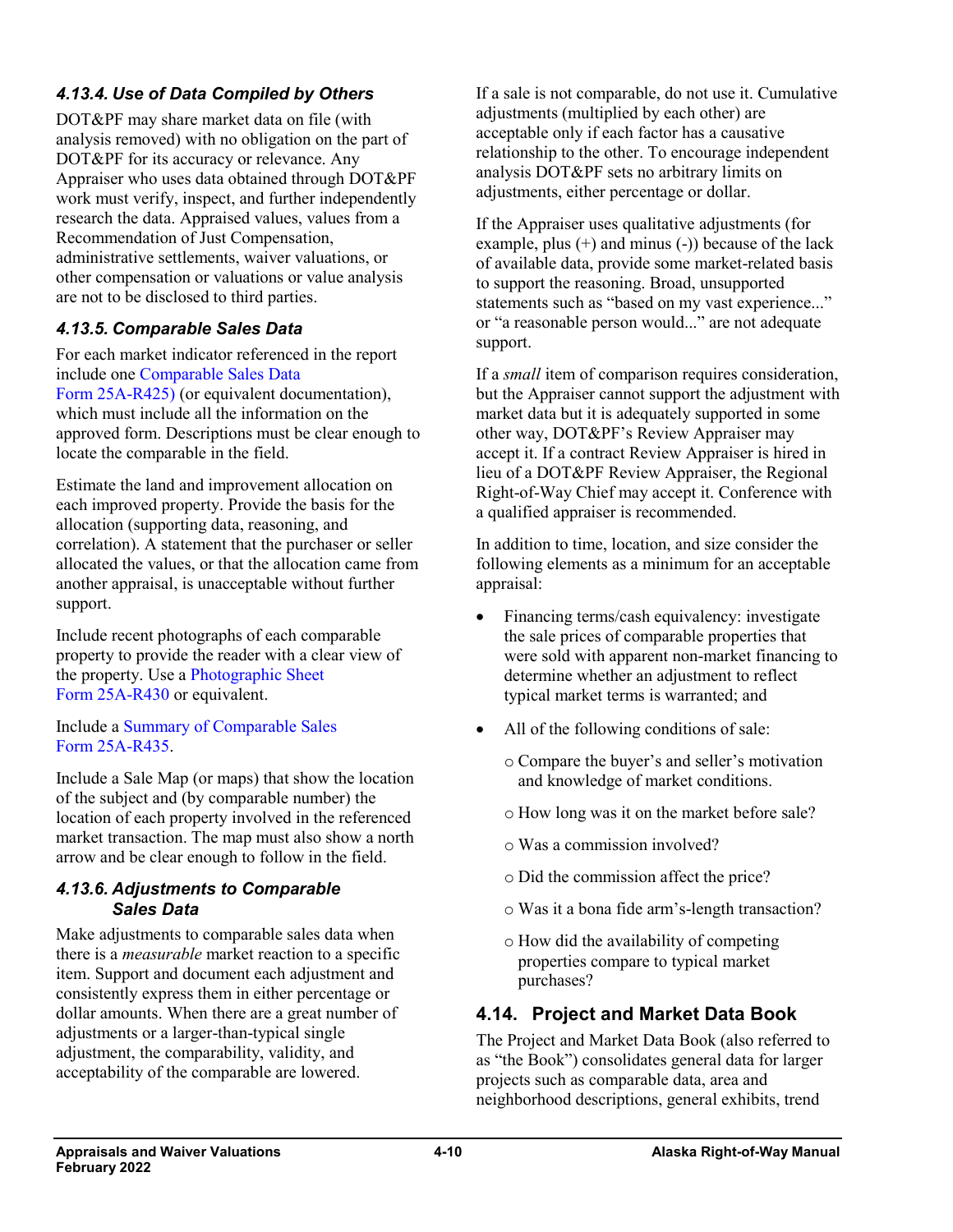studies, etc. The intent of the Book is to promote project consistency and avoid unnecessary duplication. The Book is limited to factual data and excludes analysis. Include the Book in each appraisal report by reference.

## *4.14.1. Procedures*

Data collection (Sec. 4.13) continues through submission of the last appraisal on the project. The Book should contain the following:

- transmittal letter;
- Table of Contents:
- description of project, maps, aerial photos, etc.;
- [Summary of Acquisition](http://www.dot.state.ak.us/stwddes/dcsrow/assets/pdf/forms/25ar440.pdf) Form 25A-R440;
- area and neighborhood analysis, including:
	- o definition of the market area;
	- o analysis of the current supply and demand of equivalent properties;
	- o patterns of land use and trends, in the area first and the neighborhood second (new construction planned or under way, vacant sites as potential competition for the subject, adequacy of utilities, access, impaired sites nearby, etc.);
	- o current economic factors affecting the area and neighborhood (population, employment, income characteristics, interest rates, zoning and other regulations, rents, etc.);
	- o anticipated changes in the inventory of real property affected by the project; and
	- o brief evaluation of any published economic, damage, cost, or other general studies used in any of the appraisals;
- assumptions and limiting conditions (if projectrelated);
- market data; and
- general exhibits.

Briefly describe the project. Include area maps and vicinity maps showing the location of the project, parcels, and comparable sales contained in the Book. Present a narrative discussion and analysis as follows:

- define and delineate the market area;
- identify and analyze the current supply and demand conditions that make up the specific real estate market;
- describe the existing supply of property for the specific uses within the defined market area affected by the project;
- discuss current patterns of land use and trends, first in the area then in the neighborhood (new construction planned or underway; vacant sites as potential competition for the subject, adequacy of utilities, access, impaired sites nearby, etc.);
- discuss current economic factors affecting the area and neighborhood (population, employment, income characteristics, interest rates, zoning and other regulations, rents, etc.);
- forecast how anticipated changes in the inventory of real property affected by the project will affect the subject neighborhood; and
- attach a brief evaluation of any published economic, damage, cost, or other general studies used in any of the appraisals.

If the data, market, trends, or references change during the valuation project, make appropriate additions to and modifications of the completed Project and Market Data Report. (Example: Pg. 21 - Revised October 21, 2001.)

# **4.15. Types of Appraisal Reports Acceptable to DOT&PF**

There are three appraisal report formats acceptable on DOT&PF projects (waiver valuations are not appraisals). These are:

- Fannie Mae (FNMA) Uniform Residential Appraisal Report (URAR), condominium, or multi-family (1-4) units forms;
- Restricted Appraisal Report; and
- Appraisal Report.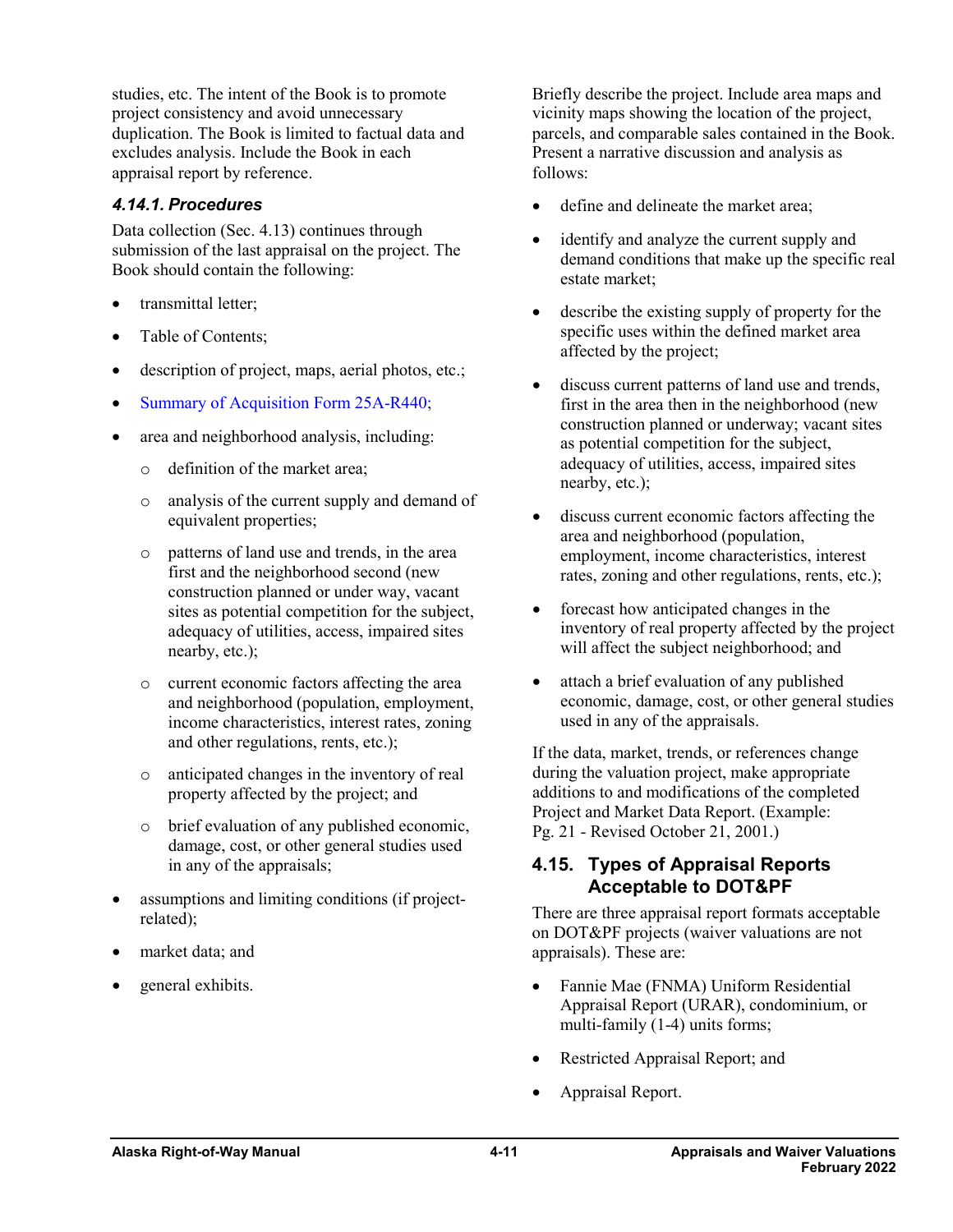# *4.15.1. FNMA Reports and Forms*

Although its use is not required by DOT&PF, whole acquisitions of residentially-improved properties may be reported on the FNMA URAR form, condominium, or multi-family (1-4 units) forms or their equivalent. However, the form should not dictate the scope of the analysis and may require supplemental data and attachments to comply with USPAP. For example, if the highest and best use is no longer the existing use, an addendum with a discussion of the highest and best use must be attached. The following should also be included:

- Certificate of Appraiser (Sec. 4.15.3);
- comparable land sales grid with brief explanation of direct sales comparison and adjustment support;
- photos and sketch;
- identification of fixtures and personal property included or excluded in the estimate of value (severable appurtenances);
- property owner contact letter;
- vacant land and improved comparables data sheets; and
- items not covered by an existing Project and Market Data Book (i.e. definition of market value, qualifications of the Appraiser, etc.).

# *4.15.2. Restricted Appraisal Report*

This format may be used when the client  $-$  DOT&PF or the Department of Law – are the only intended users of the report. The Adjustment to an Approved Appraisal for Minor Change or Addition (see Sec. 4.5.7) is a Restricted Appraisal Report.

# *4.15.3. Appraisal Reports*

For acquisitions that exceed the limits where waiver valuations are permitted or where value estimates are not uncomplicated (see Sec. 4.7) prepare an Appraisal Report (49 CFR [24.103-](https://www.ecfr.gov/cgi-bin/text-idx?SID=b6b86018cc67117d7f1bd0f924444668&mc=true&node=se49.1.24_1103&rgn=div8)49 CFR [24.104\)](https://www.ecfr.gov/cgi-bin/text-idx?SID=b6b86018cc67117d7f1bd0f924444668&mc=true&node=se49.1.24_1104&rgn=div8). Appraisal Reports are also known as Narrative Appraisal Reports, Before-and-After Appraisals, or Detailed Appraisals (USPAP).

A comparison of a total comparable property to total subject property is acceptable for total acquisitions. For partial acquisitions, a breakout of land value supported by appropriate market data is required.

Personally inspect the property, including the interior and exterior of all improvements to be acquired or affected by the acquisition. The Appraiser must offer the owner or designated representative the opportunity to be present during the appraisal inspection  $[49 \text{ CFR } 24.102(c)]$  $[49 \text{ CFR } 24.102(c)]$  $[49 \text{ CFR } 24.102(c)]$ .

In general, the Appraiser should include the following items in the Appraisal Report:

- General Information and Appraisal Summary;
- Letter or Memorandum of Transmittal:
- Table of Contents; and
- Narrative Appraisal Report Summary.

Complete the following required items on the [Appraisal Report:](http://www.dot.state.ak.us/stwddes/dcsrow/pop_rowmanual.shtml)

- project name;
- State and Federal project numbers;
- parcel number as shown on current ROW plans;
- DOT&PF ROW map sheet date;
- name, address, and telephone number of each owner of the parcel being appraised;
- property location by street address, or by reference to milepost, distance to cross-streets, roads, highways or landmarks;
- legal description: if the description is too lengthy, the Appraiser may cross reference the description (i.e.; "see attached title report, dated...");
- zoning codes in force as of the date of valuation. Permissible uses restate the zoning (or restrictions) in words. If not zoned, state "none";
- property rights being appraised;
- current use of property;
- date of inspection;
- highest and best use of the property (Sec. 4.10);
- effective date of the appraisal (date of value);
- parcel description: enter the area:
	- o of the entire property being appraised;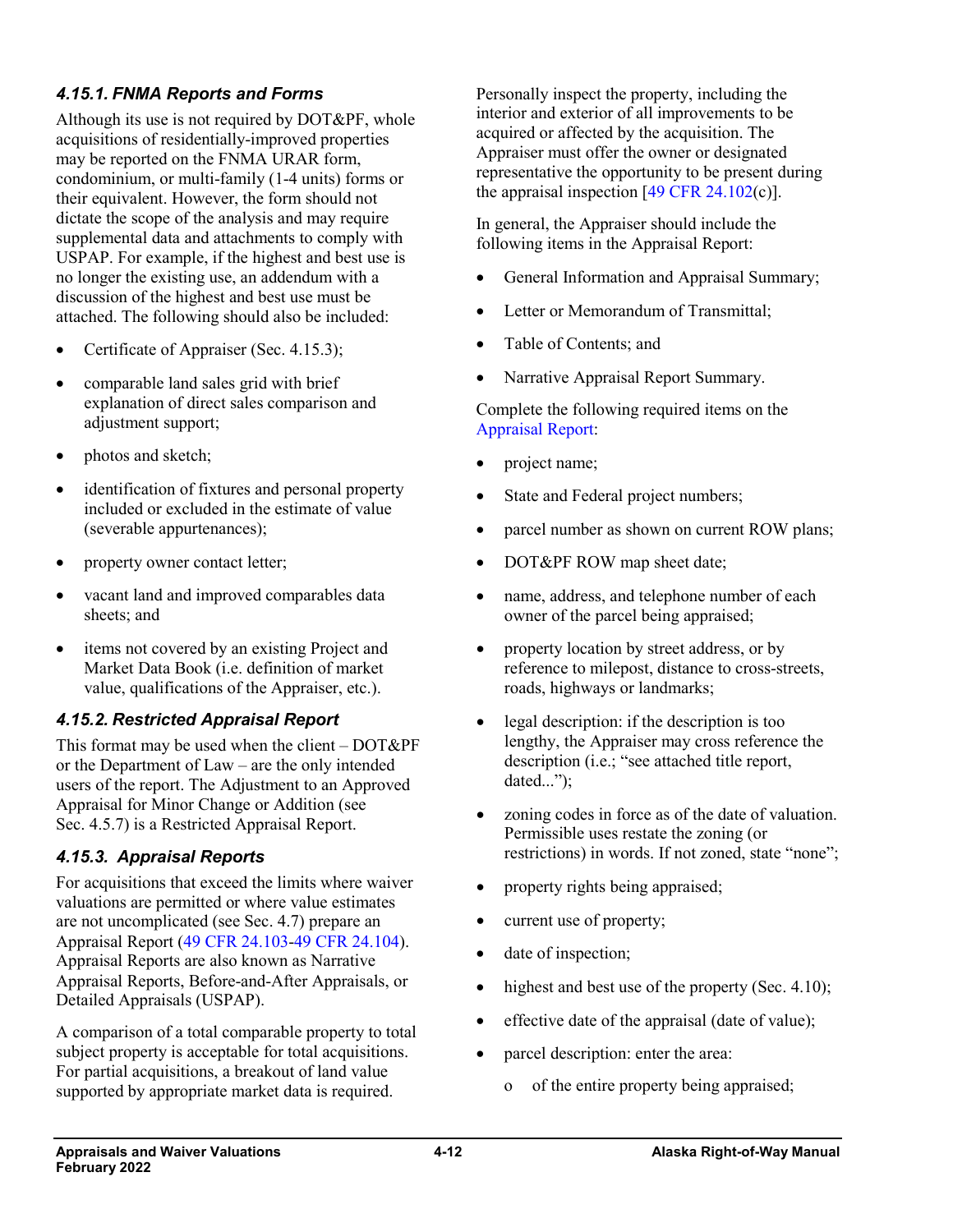- o to be acquired;
- o remaining after acquisition;
- o subject to Public Land Order (PLO), Section-Line Easements, etc.;
- o to be encumbered by easement; and
- o to be placed under permit;
- market value of the larger parcel before acquisition:
	- o land value; and
	- o improvements: value improvements as they contribute to the overall property value. Depreciated replacement cost may be acceptable if a demonstration is included showing that the market responds in this manner. *Simply totaling the independent money values of a property's separate parts is unacceptable* (if there are no improvements, enter a zero);
- acquisition value (as part of the whole): value of the portion of land and improvements to be acquired as they contribute to the larger parcel;
- remainder value**:** value of the remaining property as a part of the whole;
- remainder value after acquisition**:** market value of the remaining property after acquisition (as a separate stand-alone parcel as if cost-to-cure items have been completed);
- damages: remainder value (as part of the whole) minus remainder value after acquisition;
- special benefits: remainder value after acquisition, minus remainder value as part of the whole. Under Alaska law, special benefits may only offset damages;
- net damages: determine by deducting special benefits from damages;
- cost-to-cure amount (if no cost-to-cure amount, enter zero);
- new permits: value of permits acquired (if no permits acquired, enter zero);
- new easements: value of easements acquired (if no easements acquired, enter zero);
- value of all existing easements converted to fee acquisitions (if no Public Land Order (PLO), section-line easement, or other easement acquired, enter zero);
- other: value of any other interests acquired (if no other interests acquired, enter zero); and
- market value of the acquisition.

### **Certificate of Appraiser**

### DOT&PF's [Certificate of Appraiser](http://www.dot.state.ak.us/stwddes/dcsrow/assets/pdf/forms/25ar450.pdf)

Form [25A-R450](http://www.dot.state.ak.us/stwddes/dcsrow/assets/pdf/forms/25ar450.pdf) serves specific Federal and State requirements. Inclusion of its content in the Certificate is mandatory. Be fully aware of its language and intent and complete a certificate for each parcel.

The date of appraisal should be the date of the last inspection unless the report is retrospective.

The market value conclusion must be current (not subject to a time adjustment between the date of appraisal and the date of signature).

The date of appraisal and the date of signature should be reasonably close unless in condemnation proceedings. Furnish an explanation if the date of signature and date of appraisal are not reasonably close.

A new Certificate of Appraiser is required if a revision is necessary for a completed report or a change is made to an approved appraisal. Show each change on the [Adjustment to an Approved Appraisal](http://www.dot.state.ak.us/stwddes/dcsrow/assets/pdf/forms/25ar415.pdf)  [for Minor Change or Addition Form](http://www.dot.state.ak.us/stwddes/dcsrow/assets/pdf/forms/25ar415.pdf) 25A-R415 (Sec. 4.5.7).

If membership in a professional organization requires additional coverage, attach a supplement.

#### **Assumptions and Limiting Conditions**

Assuming that the project will be constructed in accordance with the present design plan, state any assumptions applicable to valuing the parcel. Accurately disclose all extraordinary assumptions, hypothetical conditions and limiting conditions used in the appraisal. Include any special instructions or directions furnished by DOT&PF or the Department of Law.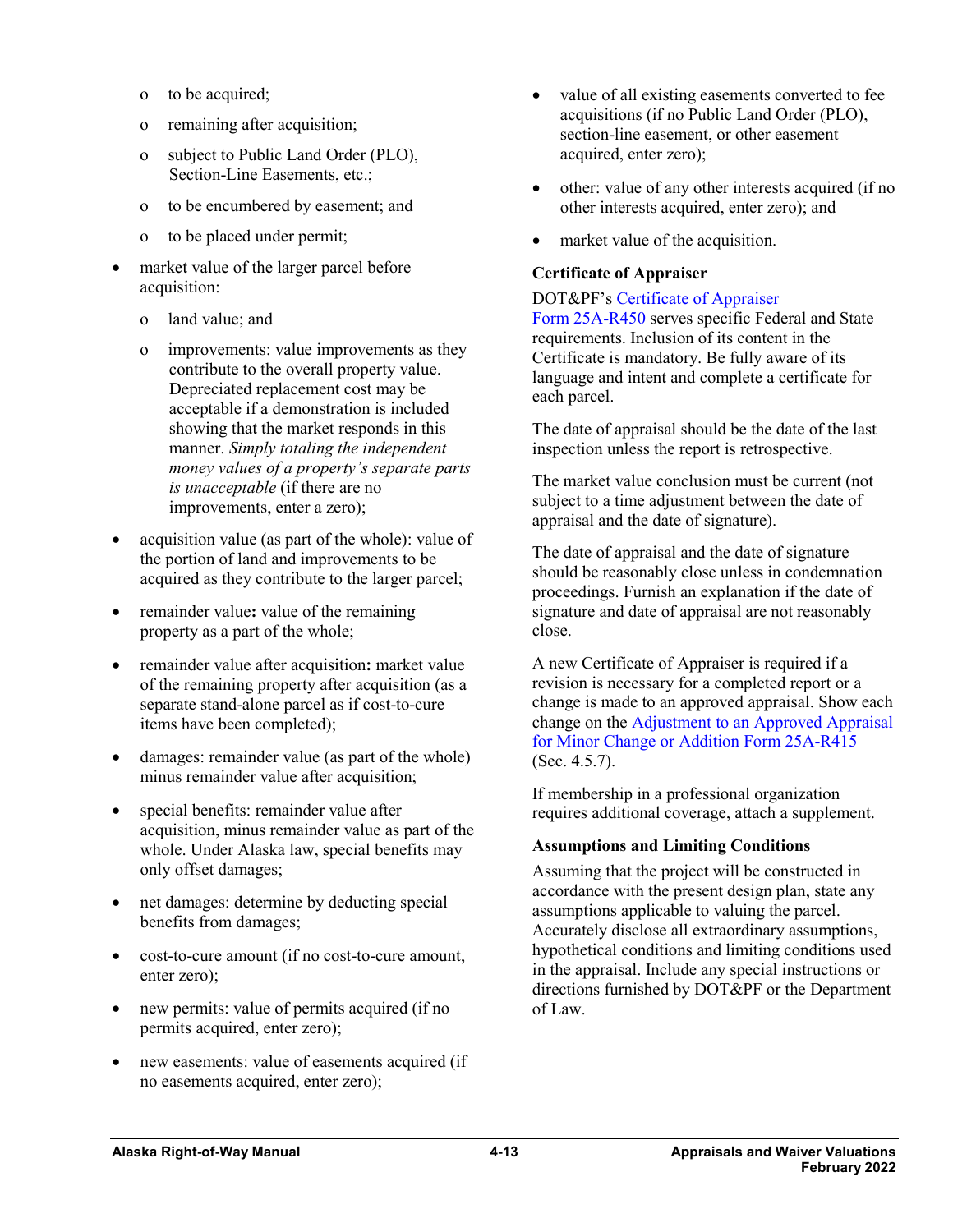#### **General Information**

**Purpose and Function of the Appraisal.** Include the following wording in each appraisal:

- 1. The purpose of the appraisal is to estimate the market value of the property owner's rights acquired as defined by the Alaska Supreme Court, as follows: "the price in (terms of) money that the property could be sold for on the open market under fair conditions between an owner willing to sell and a purchaser willing to buy, with a reasonable time allowed to find a purchaser." State v. 7.026 Acres, Sup. Ct. Op. No. 601, 466 P.2d 364, 365 (1970). The opinion further reads, in part: "The highest and most profitable use for which the property is adaptable is to be considered, to the extent that the prospect of demand for such use affects the market value while the property is privately held." Fair market value is normally based on a parcel's fee simple value.
- 2. The function of the report is to provide a market value estimate for compensating the property owner for the acquisition of property rights acquired according to the Alaska Constitution, Art. I, Sec. 18, Eminent Domain, reads, in part: "Private property shall not be taken or damaged for public use without just compensation."

**Sales Data Collection:** State the extent of the process of collecting, confirming, and reporting data.

**Area and Neighborhood Analysis:** Briefly describe the subject's neighborhood and geographic area, as follows:

- 1. Define and delineate the market area under analysis (Sec. 4.14).
- 2. Identify and analyze the current supply and demand conditions that describe the specific real estate market.
- 3. Identify any anticipated development or changes in the neighborhood that might affect supply or demand.
- 4. Describe any historical uses or significance of the site.

#### **Parcel Identification**

Describe the larger parcel's physical features, including any specific elements that might have a significant effect on marketability. Discuss physical features, including:

- 1. Land area and shape: state the total area in English. Describe the larger parcel's general shape and dimensions.
- 2. Accessibility and road frontage: describe existing roads, streets, and trails serving the property; existing approaches, driveways, access limitations (water, trail or air), grade, property frontages, etc.
- 3. Topography, soils conditions, and utilities: generally describe the "lay of the land," including elevations, and describe obvious drainage patterns. Describe the soil types and conditions encountered on the property, such as muskeg, sandy loam, rock, etc. List public and/or private utilities (sewer, water, gas, electric power, etc.) available to the larger parcel, their locations, qualities, availability, or limitations.

For the description of the acquisition and remainder property, describe the area to be acquired, including any unusual features noted during the inspection. Describe how the acquisition will affect the property as a whole. If the property is improved and a land only appraisal is required, include a statement limiting the scope. Note, however, whether or not there may be significant value estimated in sand, gravel, minerals, timber, or other such resources or property that should be considered in the appraisal and possibly delineated in the appraisal scope.

State specifically, in an itemized listing, what is to be acquired (property interest and size), including items identified as personal property, landscaping, and all improvements listed separately for property management purposes, and the purpose of the acquisition (for example: "contain a fill slope," "build and maintain a bike path," etc.);

Explain the principal problems presented by the acquisition, and explain (in general terms) the principal differences in character and amenity between the parcel before acquisition and the portion remaining after acquisition. If more than one value premise is necessary, give an explanation of each premise;

Discuss any special, nonstandard situations that became apparent during the appraisal assignment;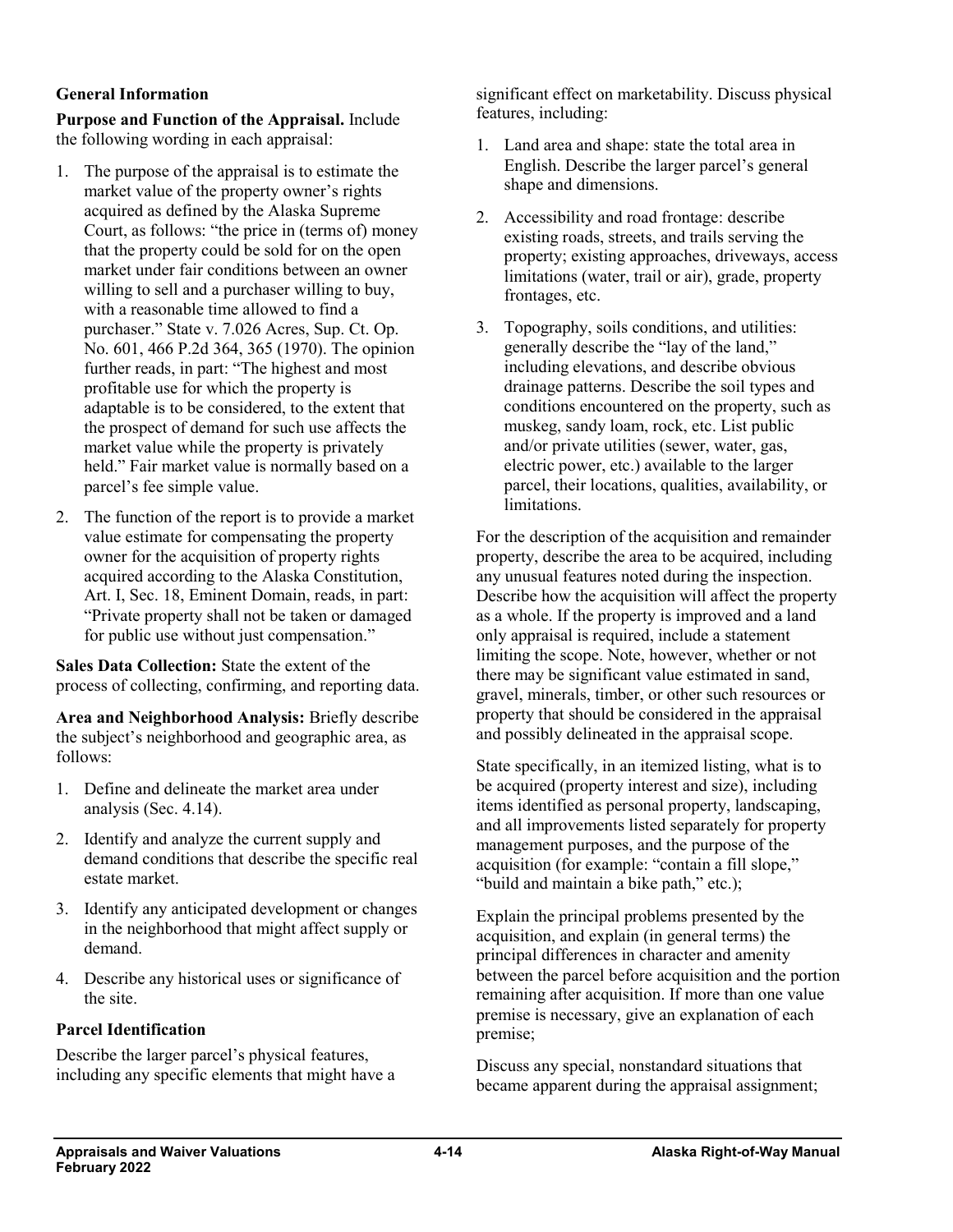Consider the effect of any known encumbrances (including existing easements), restrictions, exceptions, conditions, or limitations on the existing title that would affect the marketability or market value of the property.

#### **Easements**

Describe easements affecting the larger parcel.

#### **Present Use**

State all uses the larger parcel is presently supporting.

#### **Present Zoning and Restrictions**

Since the zoning is included on the summary form, and a copy of the ordinance is included in the addenda, include this section only if the larger parcel meets one or more of the following criteria:

- does not comply with zoning;
- has grandfather rights (also known as a legal nonconforming use of record); or
- is affected by some other factor causing the larger parcel to be worth more or less because of zoning.

In any of these cases, include a discussion of these conditions and factors in this section.

### **Environmental Issues**

Reference any environmental studies performed on the property. Discuss any known hazardous materials on the larger parcel or adjoining properties, recent cleanup on the larger parcel or adjoining properties, or major cleanup in the neighborhood. Include information on pending actions that may affect the environmental standing of the larger parcel. (See also Sec. 7.22 dealing with moving of hazardous materials.)

### **Flood and Earthquake Activity**

Indicate whether the property is located within a flood plain or seismically active (earthquake) area.

### **Description of Improvements**

Identify each improvement on the parcel plat, including general interior and exterior dimensions. Include a narrative description of each improvement, including age, type and quality of construction, general condition, present use, etc., and note whether the Americans with Disabilities Act (ADA) applies. All the major fixtures and appliances which are

classified as 'Realty', and are intended to be acquired should be listed. All items that may be fixtures or equipment in the property need to be identified in the appraisal report regardless of whether it affects value.

#### **Specialty Items, Fixtures, and Tenant-owned Improvements**

All machinery, equipment and fixtures that are treated as specialty items, should be listed; attach the approved Specialty Report (Sec. 4.17).

If in doubt as to whether an item constitutes a fixture or is personal property (Sec. 4.20), seek advice from the Department of Law through the Regional ROW Chief.

Do *not* arbitrarily add the value of specialty items to the value of the real property. Consider specialty items in terms of how, if at all, they contribute to the market value of the larger parcel. List and describe any tenant-owned improvements to be acquired (Sec. 4.21).

#### **Assessed Value, Real Estate Taxes, Special Assessments, Trends**

Show the dollar amount of any special assessments against the property, current and delinquent real estate taxes, and the assessed value. Include a brief history of trends, if appropriate.

### **Parcel Plat**

A parcel plat (plot plan) of the property is required unless the detail on the ROW plan furnishes the same information. The plat need not be elaborate if it clearly depicts the parcel (Sec. 3.5) and the scope of the valuation problem. For a partial acquisition, show the limits of the proposed ROW.

At a minimum, show the following in the parcel plat:

- entire larger parcel, including perimeter dimensions, property lines, existing ROW lines (labeled), existing easements of record, ownership, and parcel area;
- street frontages;
- pertinent improvements and other significant features of the property, with approximate locations and approximate distances from the centerline; include alleys, driveways, and existing easements; notify DOT&PF if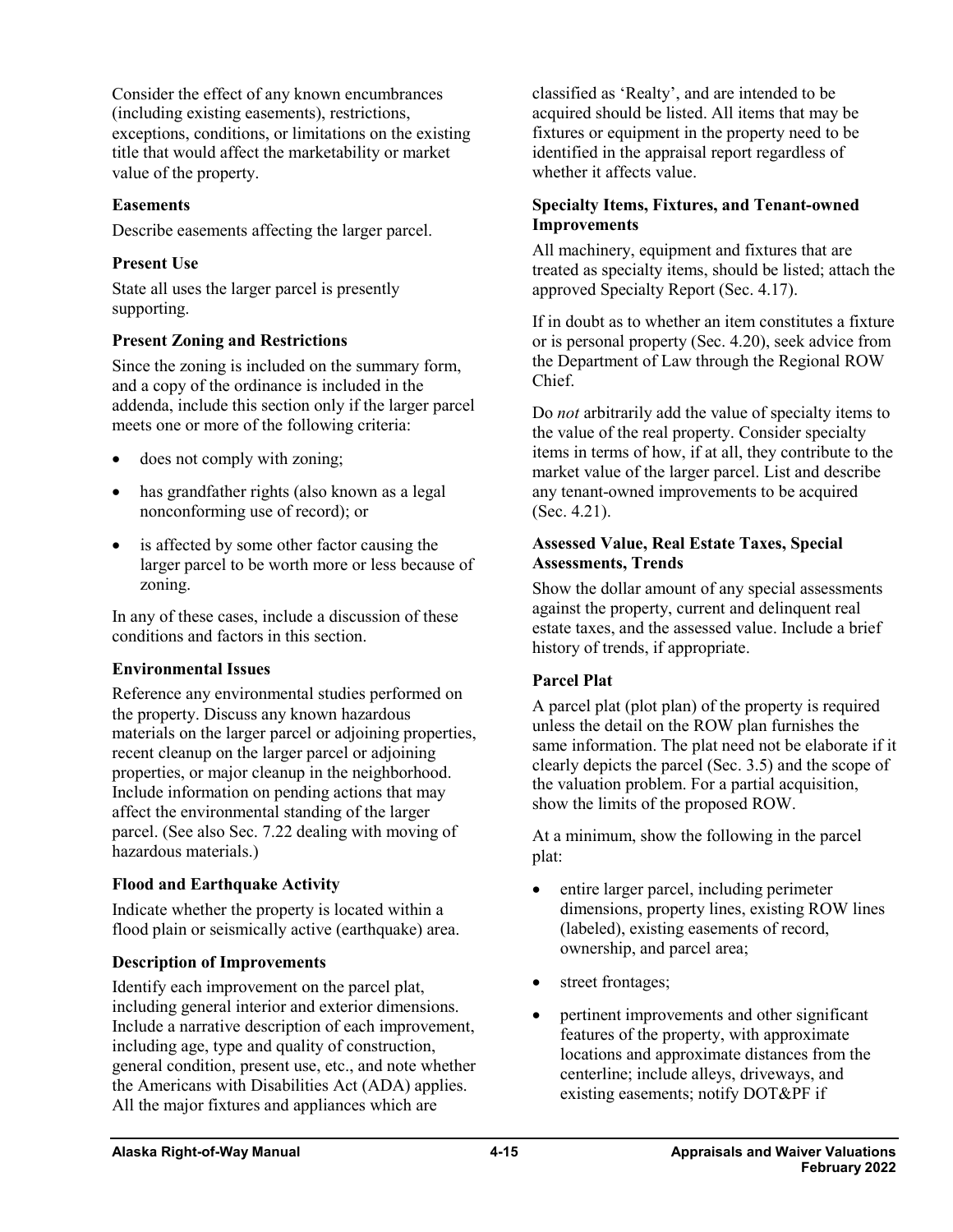improvements within 100 feet from the proposed ROW line (including encroachments) are inaccurately shown or omitted from the plans;

- north arrow; and
- access control or other restrictions.

#### **Photographs**

Each appraisal report must include good quality color photographs, properly identified and taken at various angles, to show all significant features of the property and of the interior and exterior of all improvements to be acquired, or improvements that may be affected by the acquisition. Submit photographs using a [Photographic Sheet](http://www.dot.state.ak.us/stwddes/dcsrow/assets/pdf/forms/25ar430.pdf)  Form [25A-R430](http://www.dot.state.ak.us/stwddes/dcsrow/assets/pdf/forms/25ar430.pdf) or an equivalent document.

### **Five-year Sales History**

Discuss the sales history of the subject property within the previous 5 years as required by 49 CFR [24.103\(](https://www.ecfr.gov/cgi-bin/text-idx?SID=b6b86018cc67117d7f1bd0f924444668&mc=true&node=se49.1.24_1103&rgn=div8)a)(2), using the [Five-Year Sales](http://www.dot.state.ak.us/stwddes/dcsrow/assets/pdf/forms/25ar455.pdf)  [History Form](http://www.dot.state.ak.us/stwddes/dcsrow/assets/pdf/forms/25ar455.pdf) 25A-R455 or equivalent within the report. If such sales have occurred, include comparable sales data in the market data section of the report as a comparable sale.

#### **Highest and Best Use**

See Sec. 4.10.

### **Property Valuation**

#### **Larger Parcel Value**

Include the following information when arriving at the property valuation:

#### **Land Valuation:**

- consider all available data, and support larger parcel choice by reference to available market supply and demand (Sec. 4.8);
- use comparables (including recent subject sales) that are sufficiently similar to the subject property to be considered by a typical purchaser as a reasonable substitute or most equivalent area for the subject property;
- introduce a hypothetical or proposed subdivision, if appropriate, to support the market data and illustrate the amount a prudent purchaser would likely pay for raw subdivision land. However, due to the many variables and speculative elements, never base the estimate of

the subject's market value solely upon such a hypothesis; and

- for values based on anticipated rezoning:
	- o to determine the highest and best use of a parcel, consider only those uses permitted by existing zoning, unless there is a clear and reasonable probability that rezoning will take place. Attach copies of dated zoning change applications, maps, minutes of the zoning commission or board, etc., that demonstrate approval is reasonably probable;
	- o probability of rezoning must not be remote or speculative;
	- o DO NOT consider rezoning that may occur in anticipation of the proposed project in arriving at the before value of the property. If the property has already been rezoned to a higher use in anticipation of the proposed project, DO NOT consider that rezoning in arriving at the before value (however, do consider any rezoning that has occurred or may likely occur in anticipation of the impending project to determine the after value);
	- o analyze similar or related properties that have sold, where the price reflects the probability of similar rezoning. Present a factual analysis of what actual changes are occurring in the neighborhood and how these changes are progressing toward the subject property;
	- o if appropriate, value the property as if the rezoning has already occurred by applying a discount to that future value. Consider the probability of rezoning and the cost, potential for delays, political realities, and time involved in obtaining a rezoning, as well as allowance for the market's perception of similar properties; and
	- o analysis must be based upon factual data.

**Sales Comparison Approach**: The direct sales comparison, comparative, or market data approach is the most easily understood method for presentation to owners, courts, and juries; consequently, place greater reliance on this approach than all others. This is the only approach required for most parcels. It is of the utmost importance that the Appraiser analyzes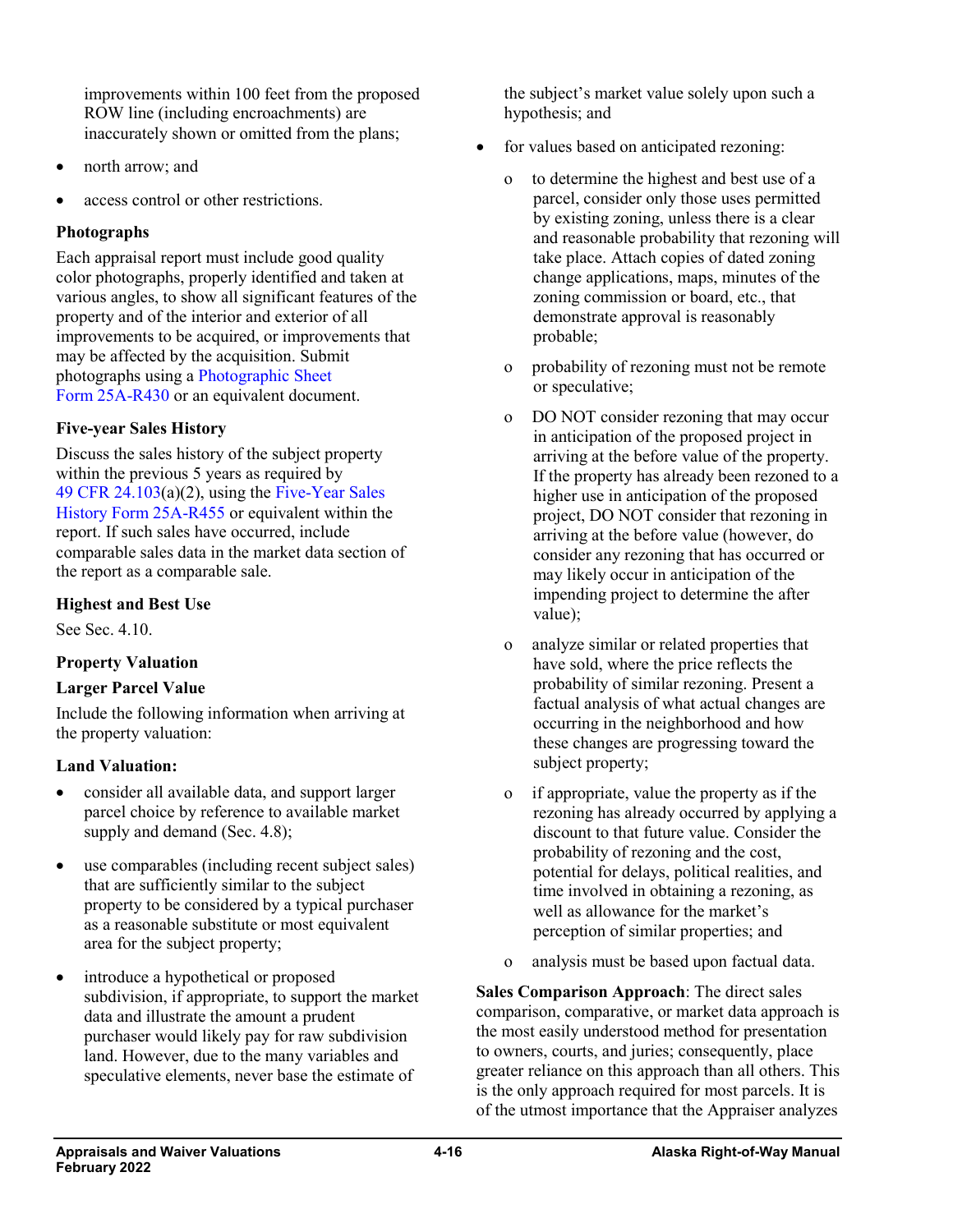a sufficient amount of highly comparable data (including recent subject sales) to provide a sound basis for the conclusion from this approach (Sec. 4.13).

Show and explain all calculations and processes. If using a financial or programmable calculator or computer program, show the keystrokes or the program in the addenda. The reader must be able to duplicate calculations and processes. A comparative analysis in chart form (grid) is required. A conclusion must identify which comparable sale most closely approximates the value of the subject, and why the remaining evidence supports that conclusion. Broad, general statements without supporting analysis are unacceptable as a basis for value.

**Income Approach** (if applicable): An example of when the income approach might be used would be for an income property with limited comparables.

Analyze the current income stream. Using an appropriate market-derived capitalization rate, convert the property's anticipated Net Operating Income into a value. If appropriate, perform a yield analysis on the property's anticipated income, resale value, and reversion, converting each element into present value.

Present sufficient data to provide a sound basis for the conclusion. This is imperative. Support economic rent and expenses by market evidence. Show typical interest and capitalization rates available from comparable investments. Failure to support any one of these items renders the entire Income Approach questionable.

**Cost Approach** (if applicable): An example of when the cost approach might be used would be for a uniquely-developed property with limited comparables.

At a minimum apply the following steps in the cost approach:

- estimate the replacement cost of the improvements as of the date of appraisal;
- estimate the amounts of physical, functional, and economic (external) depreciation present in the improvements;
- deduct total depreciation from the estimated replacement cost to arrive at an indication of value; and
- add the value of the land to the indicated improvement value to arrive at the depreciated value by the cost approach.

Acceptable methods of estimating replacement costs:

- quantity survey method;
- unit-in-place (segregated cost) method;
- market (comparative-unit cost) method; and
- cost service method.

The methods of estimating replacement costs are listed in what DOT&PF considers their order of accuracy, the most accurate being the quantity survey method and the least reliable the cost service method. Do not use cost service estimates as a basis for value unless the lack of other sources can be demonstrated. Cost service manuals may serve to support an Appraiser's estimate of costs, but the most valid evidence comes from the market. In the report, show known costs of construction of like or competing improvements in the subject property's area to support and document estimates if possible.

Apply any method of estimating accrued depreciation generally accepted by the appraisal industry. Support estimates of accrued depreciation based on various age-life methods and income capitalization techniques with market data. Show all calculations and processes used in the cost approach. Include all references (copies of Marshall-Swift Valuation Service pages, computer input or work-up sheets, etc.) and supporting market data leading to the market value conclusions.

**Correlation and Conclusion** (if applicable): Include this only if more than one approach to value has been used. Explain the reliability and relative merits of each approach to market value; explain any limitations or notable variations between the approaches, and why and how each approach supports the final estimate of value.

**Allocation** (if applicable): Include this only for partial takes. Show the final estimate of value separated into land value and improvement value.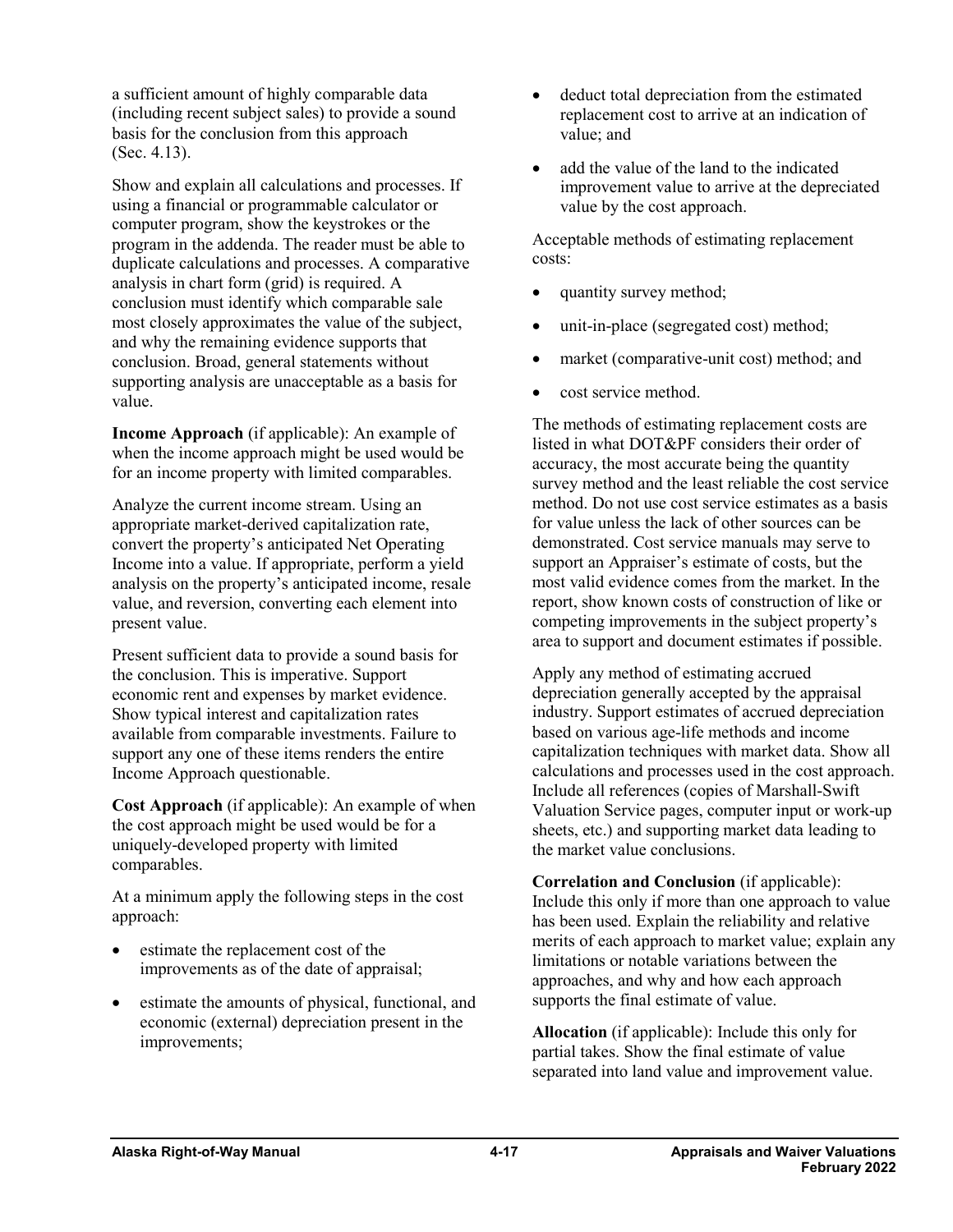#### **Acquisition Value**

**Value of the Acquisition as a Part of the Larger Parcel**: Describe what was acquired (property interests and size). Show the fee values of the land and improvements to be acquired as they contribute to the value of the larger parcel. If valuing easements, permits, or underlying fee interests, show the interests to be acquired (impact of the surface, subsurface or aerial easement on the remaining ownership, extinguishment of underlying fee, duration and extent of the permit, etc.). Base value on the extent of the rights acquired and the uses remaining after project completion. Show the total value (fee, easement, permit, etc.) of the acquisition as part of the whole.

#### **Remainder Value After Acquisition**

**Description of Remainder**: Describe how the acquisition affected the remainder and how the remainder will appear when the project is completed, including cost-to-cure items if applicable (Sec. 4.18.2).

**Highest and Best Use After Acquisition**: If the remainder's highest and best use changes, furnish a full narrative discussion.

**Value of the Remainder as a Part of the Whole**: State the value of land and improvements that remain after deducting the fee value of the part taken from the value of the whole. Consider easement or leasehold interest rights that have been acquired, and the value of remaining rights.

**Value of the Remainder (as cured, if applicable) as an Independent Parcel**: Show the market value of land and improvements that remain after project completion. If the market data used in the valuation of the larger parcel are still comparable to the valuation of the remainder, they may be used. Identify the sale that is most comparable to the subject, and lead the reader to a logical and supportable conclusion of value. Show the final estimate of land value and improvement value.

If remainder retains the same value it had before the acquisition (is not damaged), skip the next section ("damages and/or special benefits") and go to the "market value of the acquisition" section. Provide a statement telling why it was not damaged.

Otherwise, if the remainder has a lesser unit value than in the before situation, continue.

#### **Damages and/or Special Benefits**

**Analysis of Damages**: Damages, as such, are not appraised (Sec. 4.18). Analyze the difference between the value of the remainder property after the acquisition (as cured), and the value of the remainder as it was as a part of the larger parcel to determine damages and benefits. If eliminating comparable land sales or adding new ones along with new adjustments, submit a full narrative, including all approaches to value and correlation as applicable. Fully document and support damage estimates and adequately explain mitigations (costs to cure).

**Analysis of Special Benefits**: If a special benefit, like a highest and best use change or better access, occurs as a result of the project, briefly describe how the change benefits the property. State why and how the remainder enjoys special benefits (Sec. 4.19). Use special benefits *only* to offset damages.

**Net Damages**: Determine net damages by subtracting special benefits from the damages (assuming that the project is completed on schedule as shown on the project plans).

**Cost-to-cure analysis**: Support the necessity for costs to cure with estimates and justification for the expenditure. Cost to cure must only offset damage *unless otherwise required by ordinance or statute* (Sec. 4.18.2). Document cost-to-cure estimates over \$10,000 in writing.

#### **Market Value of the Acquisition**

State the estimate of value, allocated as follows:

- land acquired (fee interests), plus
- improvements acquired (owner and tenant), if any, plus
- damages, if any, minus special benefits (if any) equals:
- net damages, if any, plus
- cost to cure, if any, plus
- permits acquired, if any, plus
- easements acquired, if any, plus
- fees underlying PLO or section-line easements acquired, if any, plus
- any other interests acquired, if any, equals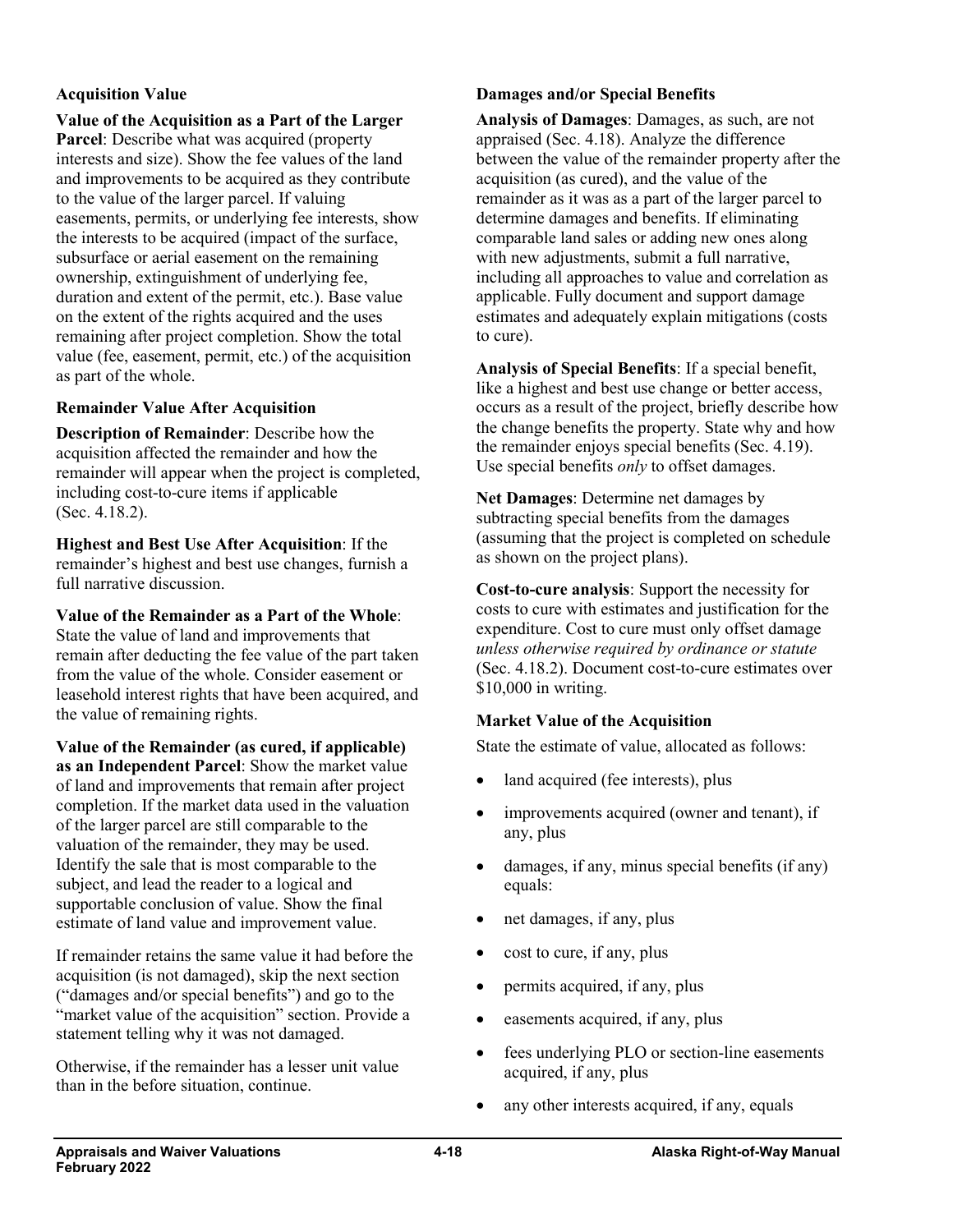• total market value of acquisition.

## **Market Data**

See Sec. 4.13.

## **Addenda**

Attach any documentation or supporting data that may be pertinent to the report, including:

- Report of Contact with Owner;
- title report;
- specialty report;
- Special Instructions received from DOT&PF;
- legal opinions or references;
- cost-to-cure estimates; and
- copies of:
	- o zoning ordinances or restrictions;
	- o subdivision covenants, conditions, and restrictions;
	- o environmental or regulatory restrictions;
	- o leases;
	- o economic studies;
	- o maps: subdivision, planning and zoning, floodplain, wetlands, etc.; and
	- o exhibits: Design Study Report (Reference Project Description, and Environmental Analysis.

# **4.16. Temporary Permit and Easement Appraisals**

# *4.16.1. Temporary Permits*

If a temporary permit is obtained to construct an improvement for a landowner resulting in betterment to the property (such as a driveway, stairway, or sidewalk), DOT&PF will not pay the owner. No appraisal is required, but an explanation of the betterment and its effect on the property should be noted in the permit. All other temporary permits require an appraisal or waiver valuation.

# *4.16.2. Temporary Easements*

Prepare a waiver valuation or an appraisal, depending on the complexity of the valuation problem.

# *4.16.3. Procedures*

Fully explain the term and purpose of the easement or permit, and describe the area involved before its imposition. Describe improvements within the permit or easement area, such as fences, landscaping, native or domestic shrubs, etc. DOT&PF will acquire improvements that are affected or relocate them if feasible. Support this decision by a cost-to-cure analysis (Sec. 4.18.2.), or as they contribute to the value of the whole property (Sec. 4.13.1.).

Discuss the specific rights that must be acquired for the project (the right to clear and keep clear vegetation, structural improvements, trees over 25 feet tall, etc.). Discuss what rights the owner will retain after imposition of the easement (parking, fencing, lawn and garden, erecting moveable sheds, etc.). Discuss the uses and marketability of the remaining property. If sales of easements are available, include these in the analysis.

Easement values are normally based on market rental rates for comparable properties, plus the value of any improvements acquired or relocated.

Discuss the value of the property before the easement or permit, as compared to its value after the acquisition, leading the reader to a logical conclusion.

# **4.17. Specialty Reports**

Unless otherwise specified, all instructions in this section refer to the specialty Appraiser (specialist).

A specialty report values items that require specialized experience or training to evaluate, such as an engineer's or architect's reconstruction cost estimates, valuation of specialty fixtures, unique equipment or machinery meeting the tests of a fixture, etc. Specialty reports need to identify items of real and personal property. Normally, simple costto-cure estimates or bids (well or septic replacement, fencing, sign moving, etc.) are not considered specialty appraisals. Follow accepted industry methods for grading and valuing the property, consider all appropriate forms of depreciation, and analyze the appropriate market for the items valued. Complete a [Certificate of Specialist Form](http://www.dot.state.ak.us/stwddes/dcsrow/assets/pdf/forms/25ar460.pdf) 25A-R460 as described in Sec. 4.17.1.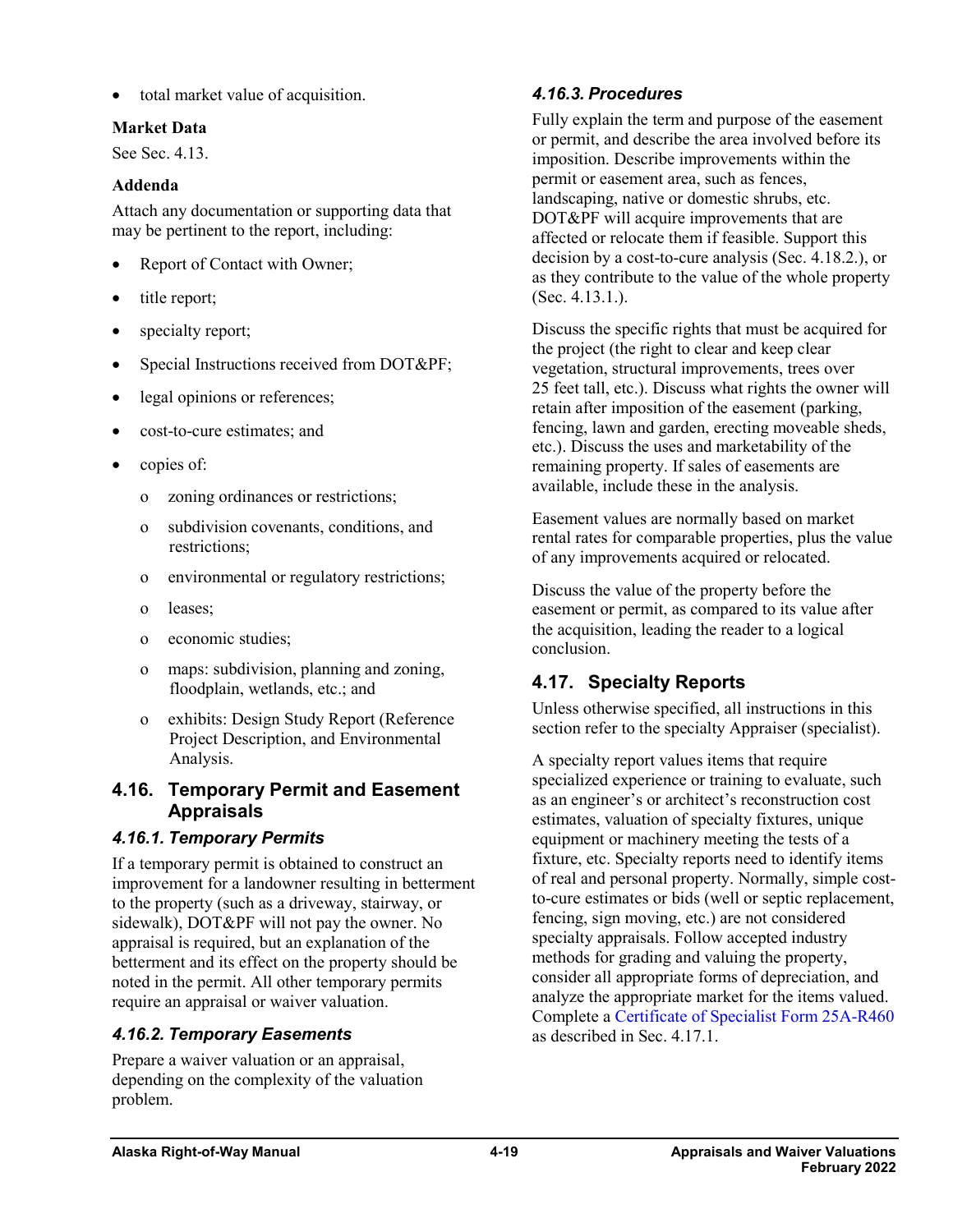### *4.17.1. Procedures*

Complete the report as follows:

- 1. [Certificate of Specialist Form](http://www.dot.state.ak.us/stwddes/dcsrow/assets/pdf/forms/25ar460.pdf) 25A-R460: The certificate serves specific requirements. The specialist must follow the language of this certificate. The date of valuation is the most recent date of property inspection by the specialist.
- 2. Assumptions, Contingent and Limiting Conditions, and any special instructions received.
- 3. Description of the property, its operation, ownership, and location: a complete listing of all items, each described to the extent that it is affected. Identify items of real and personal property.
- 4. Statement of the purpose of the report and definition of value(s) or cost(s) reported (replacement or reproduction cost new, less depreciation, salvage value, cost to cure, etc.).
- 5. Statement of the problem to be solved by the specialist.
- 6. Photo pages.
- 7. Descriptive material (maps, charts, price lists, catalog pages, etc.).
- 8. Floor plan.
- 9. A narrative analysis and evaluation, showing the methods used to grade and value the property.
- 10. The data and analysis to substantiate and document the estimate of value(s) or cost(s).
- 11. The estimate of value(s) or cost(s) and the date of valuation.
- 12. Breakdown of the total estimate, showing individual amounts for each item, such as material, labor, profit, and sales tax.

Submit specialty reports to the Appraisal Review Section for approval. The Review Appraiser then sends the reports to the Regional ROW Chief. The Review Appraiser also provides specialty reports to the appropriate Appraiser(s) for inclusion in the appraisal report(s) as provided in this chapter.

# **4.18. Damages** *4.18.1. General*

Damages are a loss in value to the remaining property after a partial acquisition. They are measured by the mathematical difference between the value of the remainder after the acquisition, and the value of the remainder as a part of the whole before the acquisition. These damages may be mitigated by a cost to cure. The Appraiser must fully explain the physical facts that cause the remainder to suffer damages and the market facts that justify the conclusion. As far as practicable, the Appraiser must estimate compensation for each source of damages (AS [09.55.310\)](http://www.akleg.gov/basis/statutes.asp#09.55.310).

#### *4.18.2. Mitigation of Damages (Costs-to-Cure)*

If the Appraiser's analysis indicates that damages may be mitigated in whole or in part by a cost to cure, the Appraiser must demonstrate that the cost to cure is economically justified. The cost to cure must be less than the identified damages. An improvement lying partially within the ROW to be acquired is considered acquired in total unless the Appraiser can show that the improvement may be economically rehabilitated and its utility preserved. An acceptable method is a two-premise appraisal report assuming (1) no rehabilitation, and (2) rehabilitation (cost to cure) has been accomplished.

The Appraiser must:

- show that the cost to cure is monetarily less than the damages that would accrue without it, or that it is required by local ordinance, State law, Federal law (such as the Americans with Disabilities Act), etc.:
- adequately document any such requirements in the body of the report; and
- obtain accurate, usable cost to cure estimates, their analysis, and how they are to be used.

DOT&PF requires written estimates to document cost to cure estimates over \$10,000. For estimates below \$10,000, the Appraiser may reference a verbal quote that specifies the vendor or estimator and the telephone number and address. When the Appraiser can show a savings to the State, DOT&PF may negotiate for the purchase of property outside the ROW to be used in exchange for the required ROW to mitigate damages. The Appraiser determines the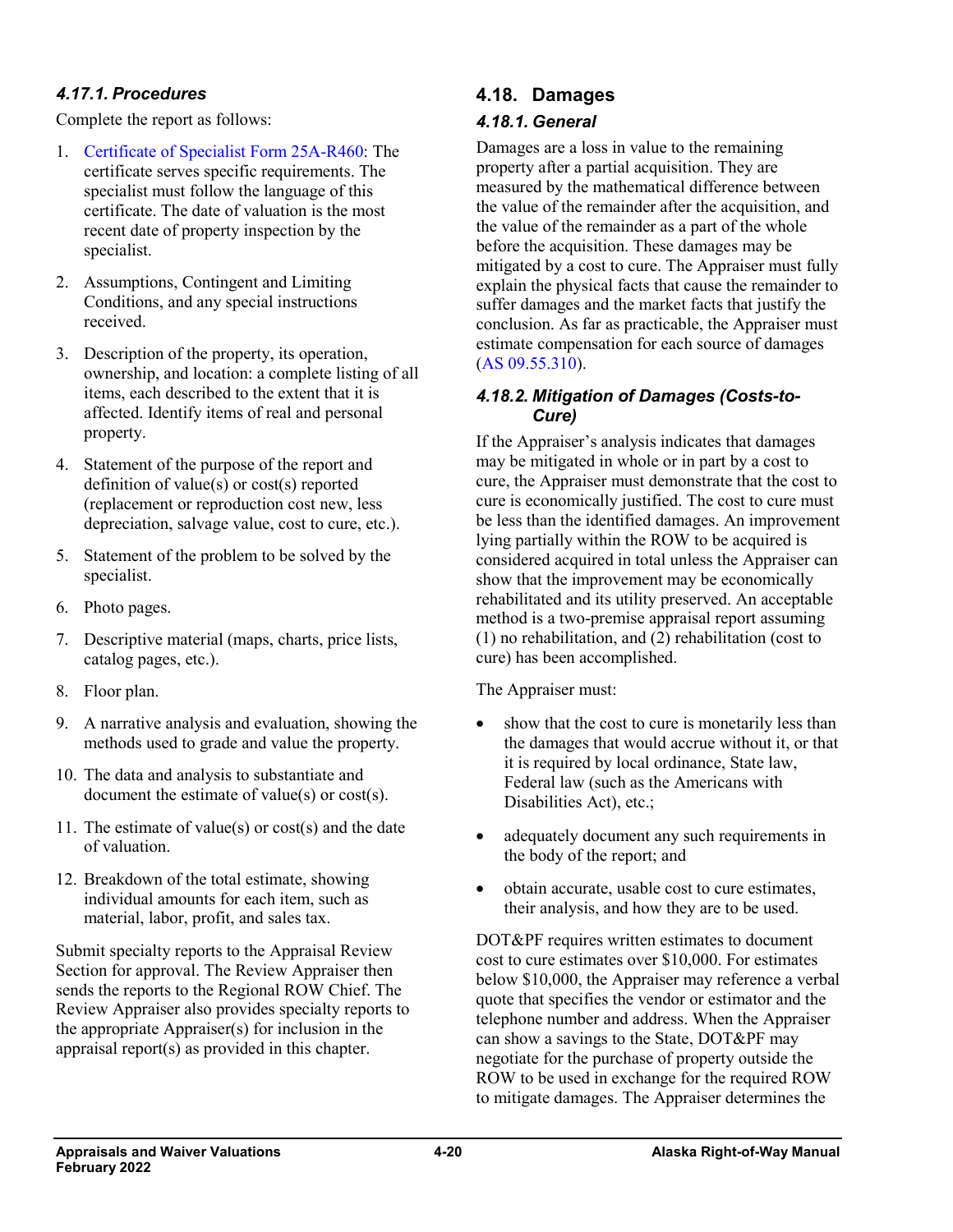amount of savings, supported by confirmed factual cost data. Certain types of mitigations may not be allowed in legal actions. The Regional ROW Chief must consult with the Appraisal Review Section and the Department of Law on cost to cure questions involving legal matters.

# *4.18.3. Mitigation of Damages (Design Changes)*

Construction items or alterations, modifications, or additions to design plans may provide a viable option to paying damages. An Appraiser (or property owner through the Appraiser) who identifies a possible design mitigation measure should make a written recommendation to the Regional ROW Chief, with value evidence or sound economic reasoning supporting the recommended changes.

# *4.18.4. Noncompensable Damages*

Appraisal reports approved by DOT&PF must exclude compensation for damage items not compensable under Alaska Statutes or case law, and are therefore ineligible for Federal reimbursement as prescribed by  $23$  CFR  $710.203(b)(1)$  $710.203(b)(1)$ , such as:

- annoyance and inconvenience suffered by the public in common;
- injury to business: loss of profits due to the necessity of moving the business and loss of profits due to interruption of business by reason of and during construction of the public improvement (if the type of business is an integral part of, and closely related to, the land itself, the nature and amount of business and the income from the business may be admissible, if the owner or Appraiser can show it has a direct bearing on the value of the land);
- expenses for moving private and business personal property; or damages arising from the owner's inability to locate an acceptable substitute location;
- while an abutting owner has a right to ingress and egress, the loss of which will be compensated where there is either a physical injury to the property or impairment of access, the owner will *not* be compensated when DOT&PF, by proper exercise of the State's police power, installs traffic control devices and there results;
- rerouting or diversion of traffic;
- decrease in the amount of traffic on the highway;
- circuitry or impairment of travel caused by a divided highway;
- temporary impairment of access;
- loss of view:
- payment for illegal usage of the property, such as encroachments;
- generally, future plans for development; and
- in general, disregard damages that can be considered potential, speculative, remote, uncertain, and difficult to ascertain (AS [09.55.310\)](http://www.akleg.gov/basis/statutes.asp#09.55.310).

The facts of a particular case, when viewed in the light of current laws, may result in some items stated above being treated as compensable under State law.

Questions regarding noncompensable items should be directed to the Department of Law.

# **4.19. Benefits**

Value may be created or increased by a public improvement as follows:

- Project Enhancement: Appraisers must disregard any increase in real estate values in advance of ROW acquisition created by knowledge of a pending public improvement;
- Special Benefits: a project-related value increase that is special to a specific property, and not enjoyed by the general public along the project; and
- General Benefits: consider as general benefits any benefits that are not special.

**Alaska rule**: The Appraiser may use special benefits to the remainder only to offset damages to the remainder. If special benefits exceed damages, the landowner is still entitled to receive the full market value of the portion actually acquired (see notes AS [09.55.310\)](http://www.akleg.gov/basis/statutes.asp#09.55.310).

# **4.20. Fixtures and Equipment**

Identify and list in the appraisal report any fixtures and equipment to be acquired as real property (items intended to remain with the structure, built-in appliances, etc.). Base the value of fixtures and